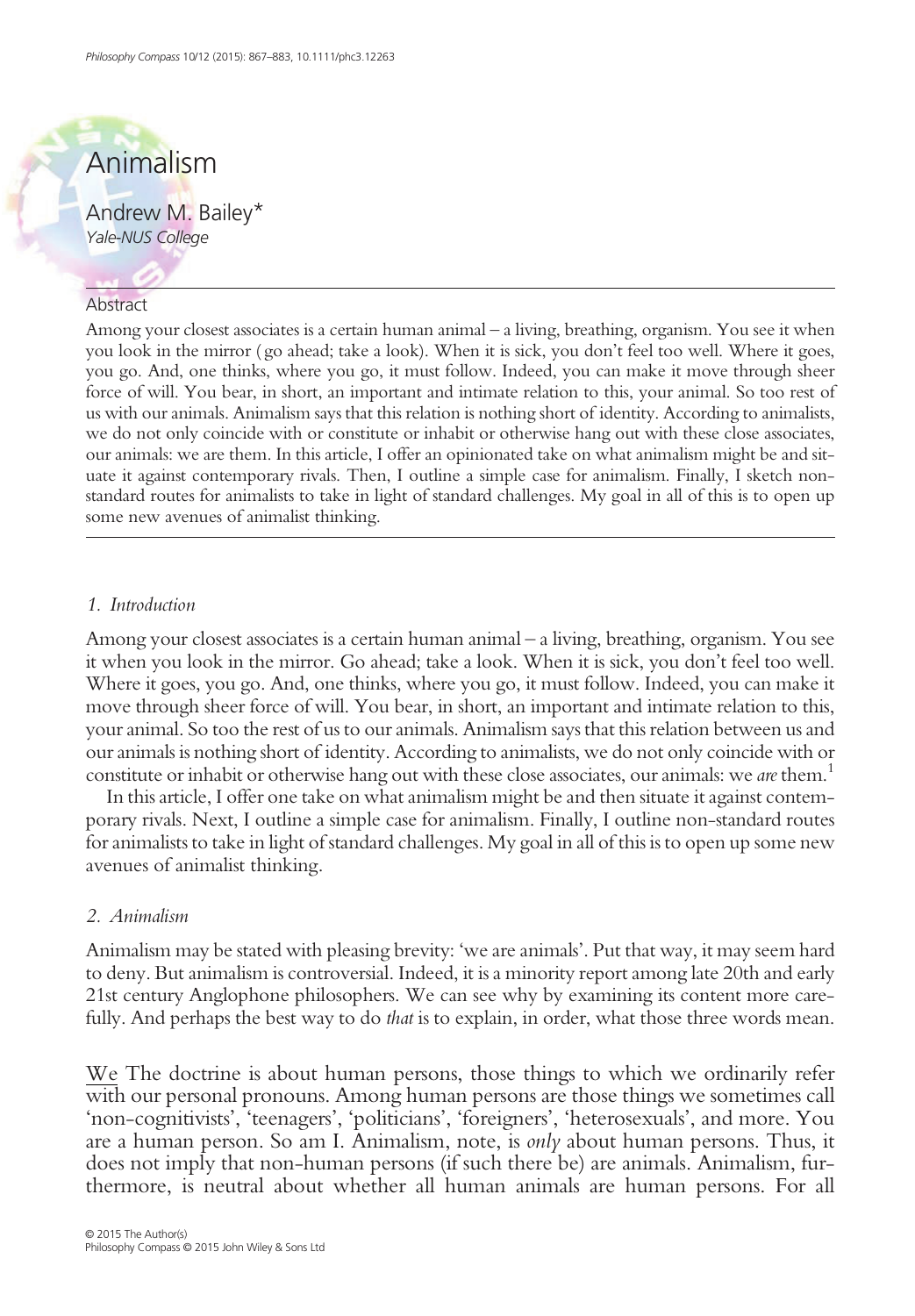animalism says, some human animals may not be human persons or even persons of any kind at all.

Are Animalism says that each of us is *identical to* a human animal. The relation we enjoy with our respective animals is nothing short of classical identity – reflexive, symmetric, and transitive. Accordingly, everything true of you is true of your animal, and vice versa. One way to test animalism, then, is to examine whether we have all the properties our animals have, and vice versa. If our animals have properties we lack or vice versa, then animalism is false. Though animalism is a thesis about what we are (identical to), animalism, as conceived here, is neutral with respect to whether we are *essentially* or *necessarily* or fundamentally animals. Compare:  $x$  is identical to some student is neutral with respect to whether x is essentially a student and whether x is necessarily a student.<sup>2</sup>

Animals The things we are identical to are human – with a distinctive evolutionary history and certain biological features (like DNA) – but animals nonetheless – typically able to move about relatively freely and endowed with sophisticated sensory and nervous systems.3 On these points about human animals, animalists speak with one voice. But there are two important dimensions of disagreement among animalists about the nature of human animals:4

Matter question Are human animals wholly material beings?

Persistence question Do human animals have strictly biological persistence conditions?

Most contemporary animalists say 'yes' to the matter question.<sup>5</sup> We may, following Patrick Toner, call this conjunction of animalism with materialism about human animals 'Latter-Day Animalism'. <sup>6</sup> Latter-Day themes prevail among contemporary animalists. But it was not always so. For Aristotle was an animalist if ever there was one, and according to Aristotle (arguably) and (some of ) his disciples, human animals are not wholly material beings. They are instead compounds of form and matter, where form here is not wholly material (although it may depend for its existence on some wholly material item or items).<sup>7</sup>

Most contemporary animalists also say 'yes' to the persistence question. According to these animalists, a human animal lasts across an interval just in the case that its 'purely animal functions – metabolism, the capacity to breathe and circulate one's blood, and the like – continue' <sup>8</sup> across that interval. We may, following Eric Olson, call this theory about the persistence of animals the 'Biological Approach'. <sup>9</sup> Animalism stated so far ('we are animals') is neutral about the Biological Approach. It is compatible with that approach and with its denial. Most contemporary animalists, though, endorse the Biological Approach.<sup>10</sup> It is unsurprising, then, that many arguments against animalism target that conjunction. Clearly, though, such arguments need not tell against versions of animalism that do not include the Biological Approach (a point animalism's defenders and critics sometimes both seem to miss).<sup>11</sup>

Animalists who are not materialists may consistently reject the Biological Approach and indeed, may consistently endorse a range of theses about what it takes for a human animal to persist. This much is unsurprising. But the rejection of the Biological Approach among Latter-Day Animalists is of greater interest. In these latter days, it stems from two main motivations: anticriterialism and a conviction that human animals can outlast their own deaths. According to anti-criterialists, there are no informative criteria of identity over time, and so there are thus no purely biological criteria of identity over time for human animals either.<sup>12</sup> The view that human animals can outlast their own deaths is not as strange as it may initially sound; it can also be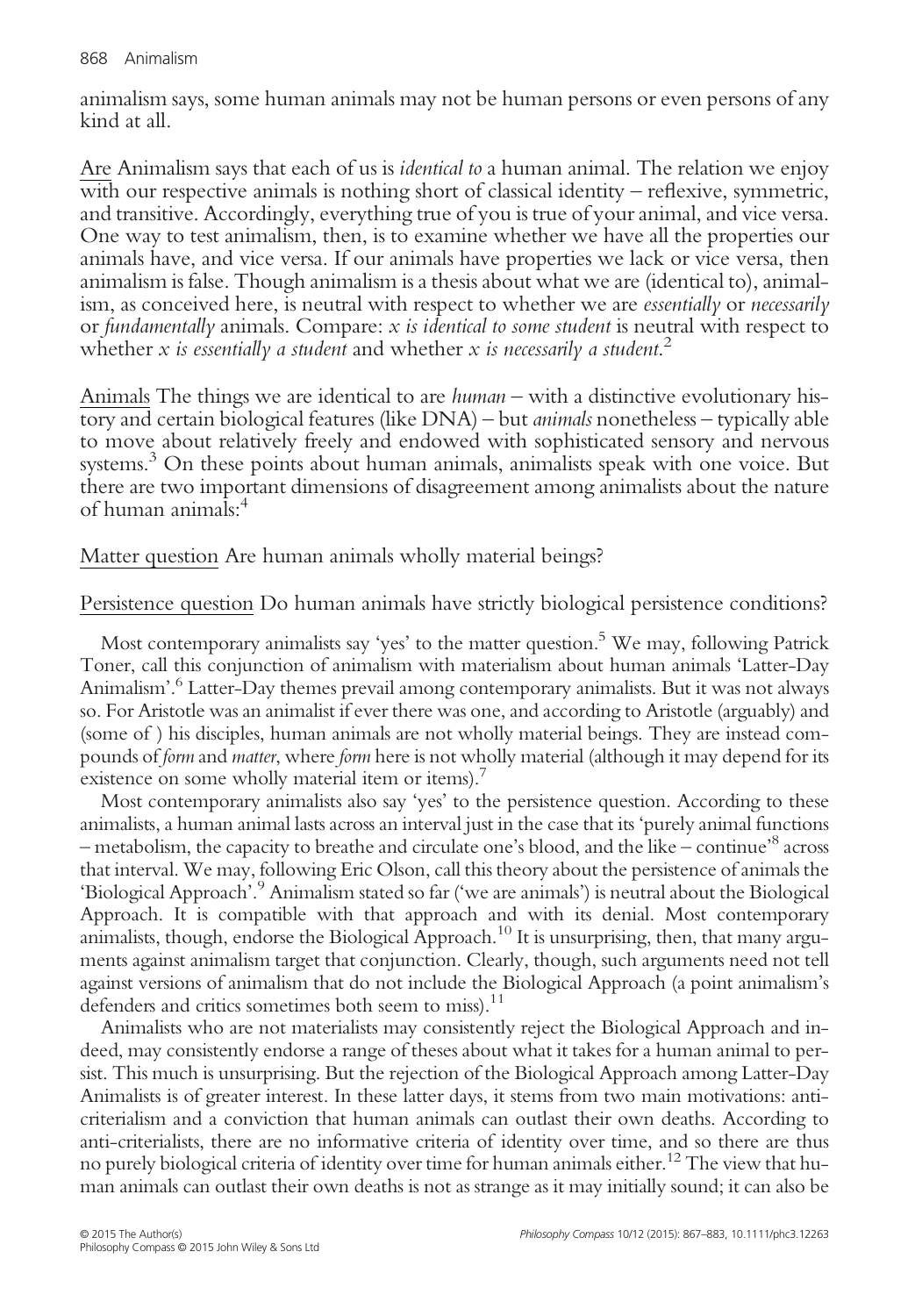described as the view that human animals, upon dying, turn from living animals into dead animals. So, on this view, it's possible that we exist after our own deaths, not as disembodied spirits or whatnot, but as corpses.<sup>13</sup> There are other avenues by which Latter-Day Animalists might arrive at the rejection of the Biological Approach, and I will treat them in more detail below.

# 3. Generic Animalism

Thus a brief statement of animalism and a few major fault lines amongst philosophers who endorse it. Now a few quick remarks about another way to think about animalism and its content.

So far, I have implicitly treated 'we are animals' as equivalent to this universal statement: 'for every x, if x is a human person, then x is identical to a human animal'. This is not the only way to read 'we are animals'. Indeed, other readings are both compelling and fruitful. Here is one suggestion: treat 'we are animals' as a generic. More carefully, generic animalism, as we may call it, is the thesis that it is a generic truth that we are animals. What are generics? A fine question, but a difficult one.<sup>14</sup> Start with this sentence: 'Buddhists are way into meditation'. This first sentence is, let us suppose, true. So far so good. But is it equivalent to 'for every x, if x is a Buddhist, x is way into meditation'? It does not appear to be. For the second sentence might be false (some Buddhists might not be way into meditation) even if the first sentence is, as we have supposed, true. The first sentence could be true, somehow, even if not all Buddhists are way into meditation (similarly, 'ducks lay eggs' may be true even if not all ducks lay eggs, 'mosquitos carry dengue fever' may be true even if only a very few mosquitos carry that virus, and so on). We are now positioned to observe one curious property of generics: they admit of exceptions. Generic animalism, accordingly, may admit of exceptions without threat to its truth; generic animalism is consistent, for example, with the thesis that there are human persons who are not human animals. There's more to be said here, about generic animalism, rival conceptions or formulations of animalism, and their relation to the various arguments for and against animalism. I shall leave them unsaid and simply note that generic animalism is a live option for animalists and that it appears to enjoy a certain dialectical resilience; in particular, it is not susceptible to defeat by counterexample.

# 4. Alternatives

Animalism is a minority report among late 20th and early 21st century Anglophone philosophers. What, then, are its rivals? What theses do philosophers endorse in its stead? Here is a non-exhaustive list of alternatives:

- (i) Pure dualism: we are wholly immaterial souls, distinct from any animal.<sup>15</sup>
- (ii) Moderate dualism: we are wholly immaterial souls, but we inherit certain properties from our animals and are only in a secondary and derivative sense animals.<sup>16</sup>
- (iii) Union dualism: we are amalgams: part material animal and part immaterial soul.<sup>17</sup>
- (iv) Constitutionalism: we are constituted by but distinct from human animals.<sup>18</sup>
- (v) Brainism: we are brains, each of us a proper (spatial) part of some human animal.<sup>19</sup>
- (vi) Partism: we are maximal sums of thought-supporting spatial and temporal parts, each of us a proper spatial and temporal part of some human animal. $^{20}$

Some of these views are mutually consistent; but each contradicts the central claim of animalism. I have not listed personal nihilism (the view that human persons are nothing at all and that we do not exist) as a rival to animalism for this reason: there are no human persons is compatible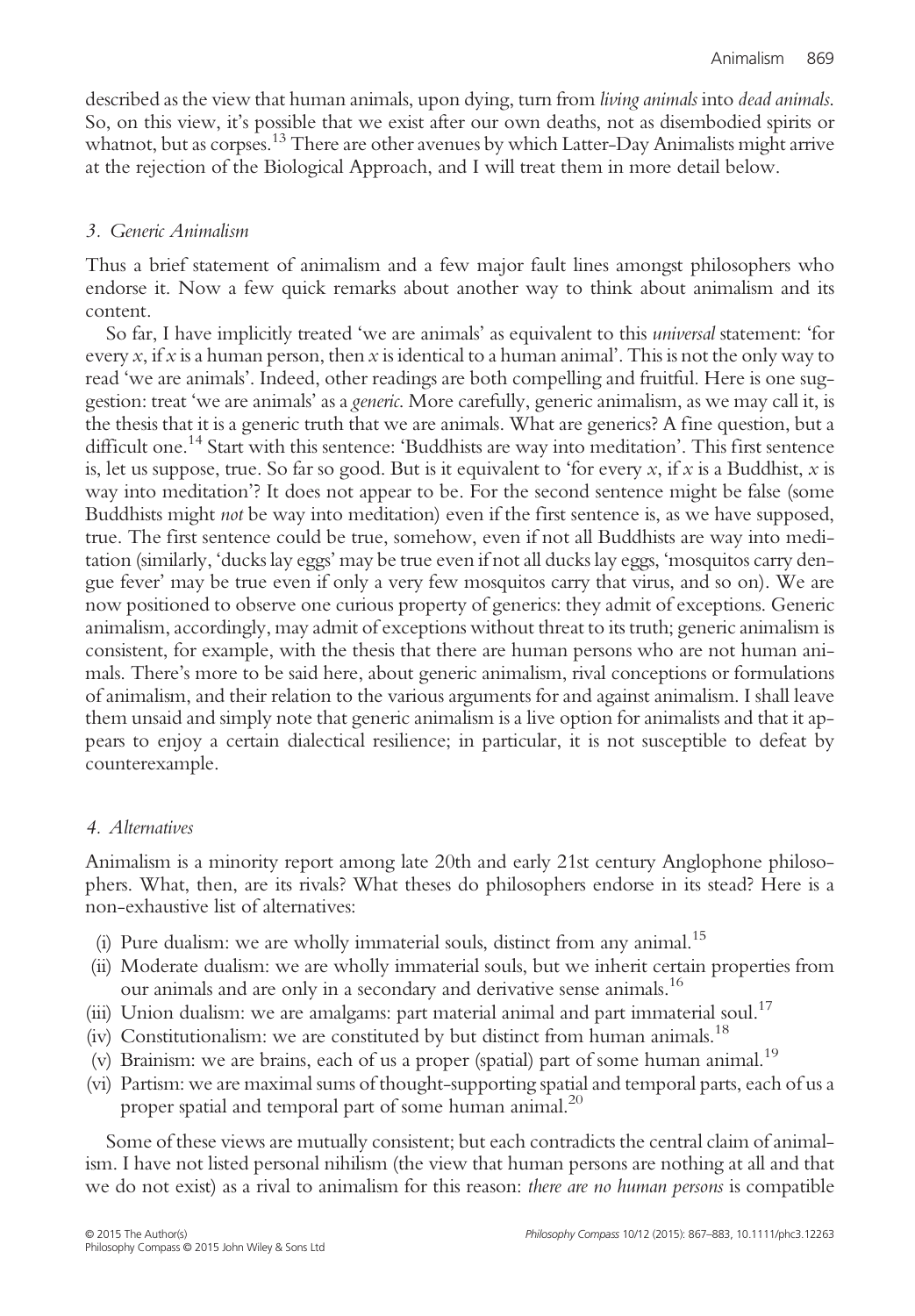with every human person is a human animal (compare: there are no unicorns is compatible with every unicorn is a mammal). $^{21}$ 

# 5. The Case for Animalism

Thus, what animalism is and what it is not. Why think that it is true? One argument for animalism goes as follows:

Suppose for reductio that animalism is false; you are a person but not an animal. Surely human animals exist and think, though. And what would your animal think but exactly your thoughts? (You think, after all; the mental supervenes on the physical, and you are a physical duplicate of your animal.) So your animal thinks, among other things, that it is a person, and has exactly the same reasons and evidence for thinking this that you do. But unlike you, your animal is wrong. It is not a person. But then you do not know that you are a person, for you and your animal are exactly alike with respect to reasons and evidence. So if animalism is false, you cannot know you are a person. But surely we can know that we are people, and so animalism is not false. It is true.<sup>22</sup>

This is one formulation of the Thinking Animal Argument (or more carefully, a formulation of the Thinking Animal Argument together with sub-arguments for its key premises). It is the leading argument for animalism. To its already extensive discussion, I add two notes. First, the Thinking Animal Argument will have little force for those who do not affirm materialism about human persons. It is primarily an argument from materialism to a species of materialism. Pure dualists, for example, have traditionally denied that material objects can think at all (and so deny that your animal can think either). They reject, then, a premise of the Thinking Animal Argument. Dualists of other kinds have also typically insisted that the mental does not supervene on the physical and thus reject another motivation for the Thinking Animal Argument. Second, the epistemic principles underlying the Thinking Animal Argument or its sub-arguments are obscure and require defense. The defender of the Thinking Animal Argument would do well to specify, for example, the precise sense in which the animal and the person are in the same evidential state – no simple task.<sup>23</sup> It is consistent with these notes, of course, that the Thinking Animal Argument might be vindicated on other grounds – perhaps it could be defended without appeal to materialism or controversial epistemic principles.

Another argument for animalism exploits the apparent fact that animalism is a consequence of evolutionary theory. If we are *not* animals, then neither are our parents (or grandparents, or great-grandparents…), in which case the standard evolutionary theory about our origins is false. But that theory is not false, says the Animal Ancestors Argument, and so animalism is, in fact, true.<sup>24</sup> The argument is intriguing and raises questions about how to best extract good metaphysics from our best science – all fascinating but beyond the scope of this article.<sup>25</sup>

Thus, two leading arguments (or better, families of arguments) for animalism. I will now present and brief ly defend a third.

There are intimate and obvious associations, correlations, or links between human persons and human animals. Our animals are ever with us. We see them in mirrors. Our fates are intimately tied together – one obvious way to do benefit or harm to a human person is to do benefit or harm to her animal. When our animals go unfed, we feel hunger. When they lie down and fall into deep sleep, we go unconscious. When they wake up, so do we. When we hope for rain, the eyes of our animals brighten, and their heads turn towards the clouds above. The list goes on. Let us call this long list of correlations between human persons and their animals 'the association'. The association is helpful in understanding the content of animalism. It is also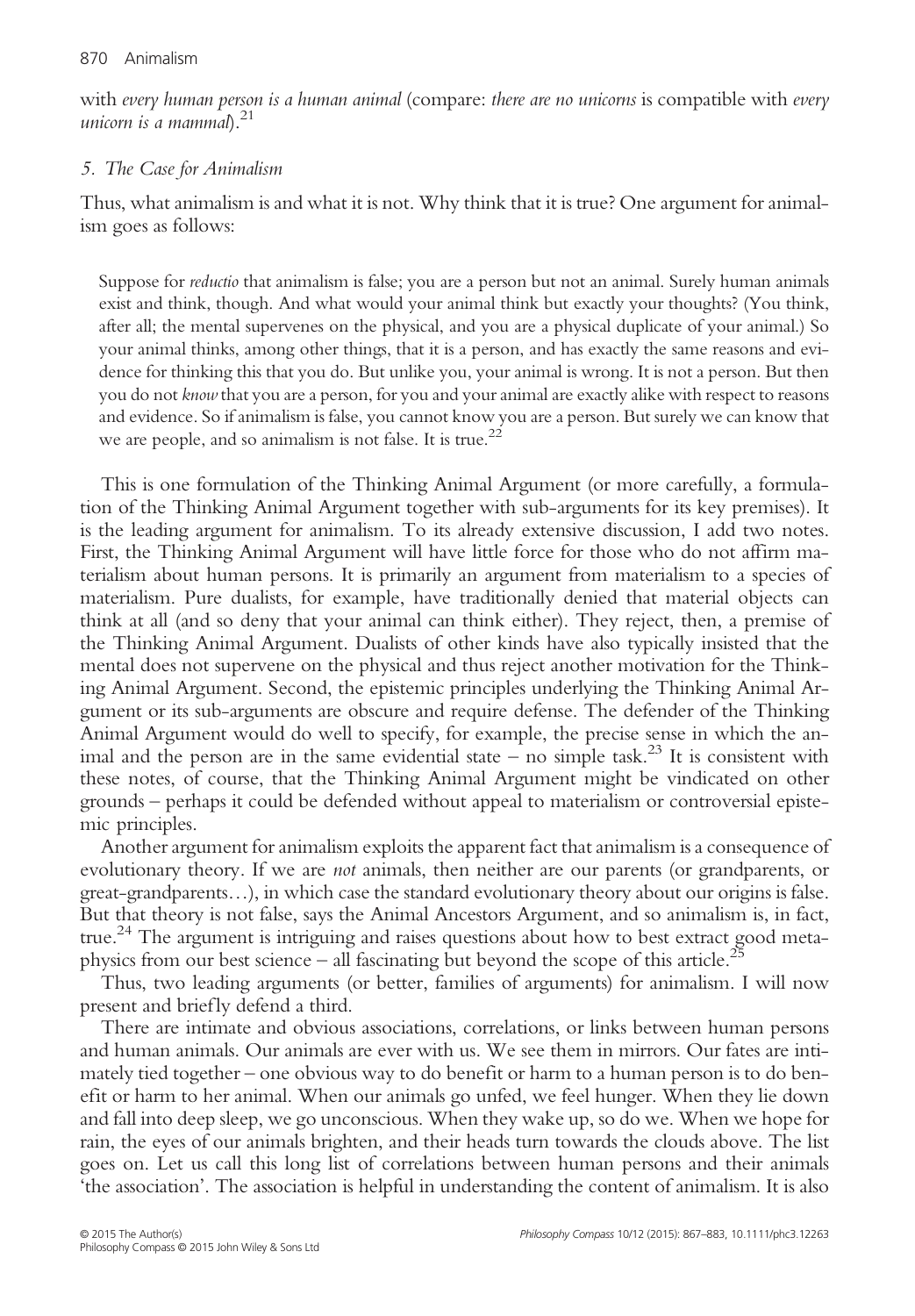evidence for the truth of the doctrine. Or so I shall argue in the remainder of this section.<sup>26</sup> The Association Argument unfolds as follows:

Data The association holds.

Evidence If the association holds, then animalism is probably true.

Conclusion Therefore, animalism is probably true (from Data and Evidence).

We have already observed the intuitive case for Data. The case is resilient and can be easily tested. Go ahead: take a walk. I predict that your human animal will be there with you. Expose your human animal to a virus. I predict that you will suffer. Give your human animal a rigorous workout. I predict that you will benefit. These examples support this more general point: in the business of everyday life, we are to be found exactly where our human animals are to be found, and the things they enjoy or suffer are enjoyed or suffered by their associated human beings. The case for Data, then, is strong indeed. The association certainly seems to hold.

The gap from the association to animalism is not wide. Here is just one way to bridge it. There is plausibly some explanation or account of why the association holds. When making sense of the association, we need not throw up our hands in despair. We may, instead, offer a metaphysical theory (or, if you like, tell a metaphysical story). Here are some stories, each corresponding to one of the six non-animalist views outlined above:

- (i) The association holds because wholly immaterial human persons inhabit or are embodied in human animals, and embodiment guarantees the right kinds of correlations.
- (ii) The association holds because we *inherit* properties from our animals (like *being sick* or weighing 62 kilograms), and vice versa (like hoping for rain) in such a way as to guarantee the correlations we observe.
- (iii) The association holds because our animals are, in fact, proper parts of us, and parthood guarantees certain intimate relations or correlations.
- (iv) The association holds because we are constituted by our animals, and when  $x$  is constituted by  $\gamma$ , there will inevitably be intimate correlations between  $x$  and  $\gamma$ .
- (v) The association holds because we are proper (spatial) parts of our animals, and parthood guarantees certain intimate relations or correlations.
- (vi) The association holds because we are proper (temporal) parts of our animals, and parthood guarantees certain intimate relations or correlations.

These six stories all enjoy some degree of explanatory power. Each, when supplemented with the perfectly crafted auxiliary metaphysical theory about embodiment, constitution, property inheritance, or the intimacy of parthood, can plausibly claim to explain or aid in the understanding of  $why$  the association holds. But none is so simple or as powerful as the story animalism offers: the association holds because we are *(identical to)* our animals. Though the accounts may be tied in explanatory power, animalism is the victor when it comes to simplicity. Animalism needs no abstruse theory of embodiment, constitution, property inheritance, or the intimacy of parthood to explain why the association holds; it deploys only simple numerical identity. The things that happen to us happen to our animals (and vice versa) because we are our animals and they are us.

Compare: there are many associations between Samuel Clemens and Mark Twain. When one shows up for a book signing, the other does too. Donations to Twain's favorite causes turn out to be donations to Clemens' favorite causes. To speak to one is to speak to the other. What could possibly explain these correlations? We could opt for a complicated conjoined twin theory, a parthood theory, a constitution theory, an embodiment theory, and so on. Or we could instead conclude that Clemens is (identical to) Twain. Though the theories are perhaps tied for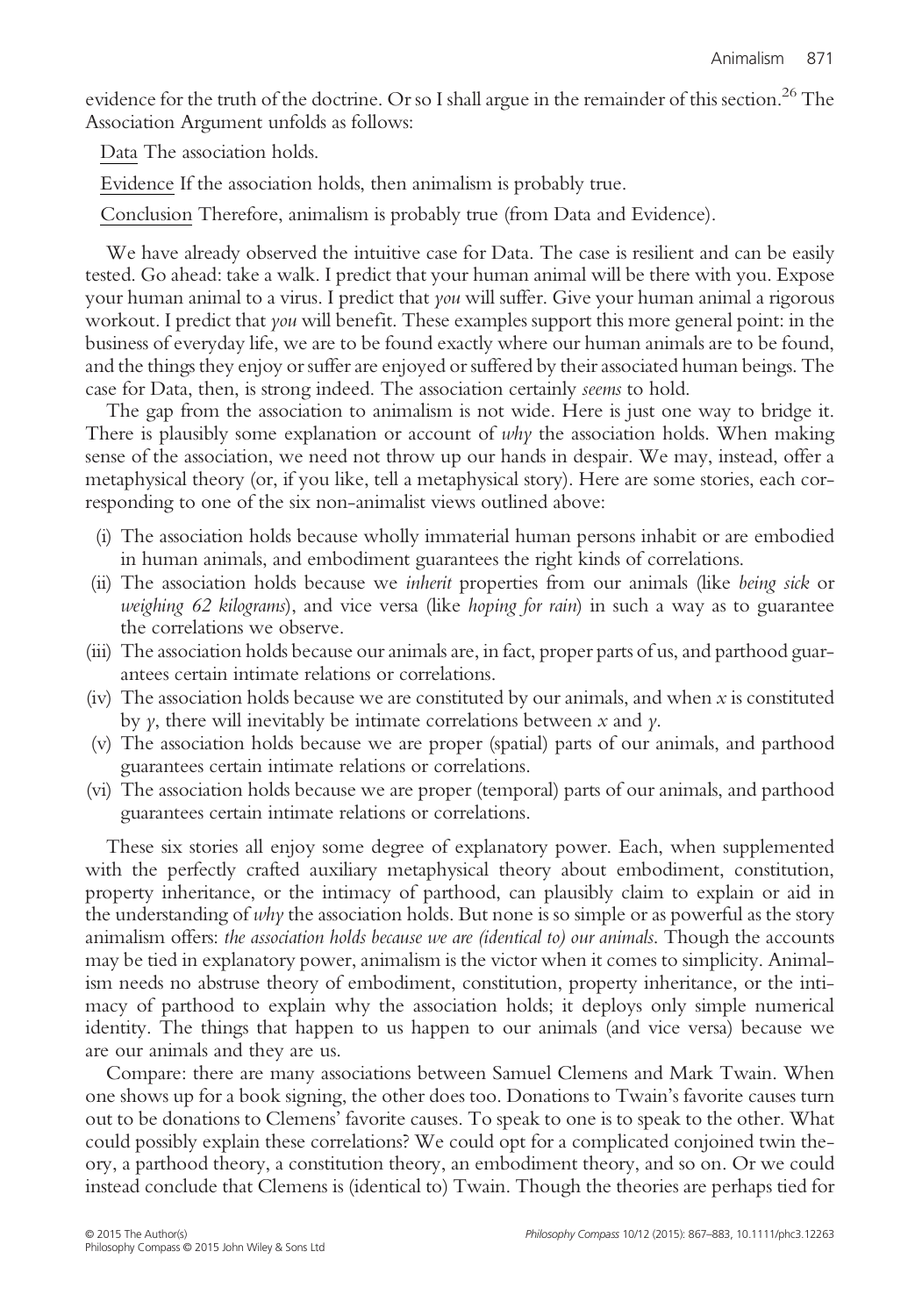explanatory power (each can say why Clemens shows up at all of Twain's book signings), the identity view clearly has a powerful boost in the theoretical race by virtue of its simplicity.

The same simplicity considerations show that, in light of the association, animalism has a powerful advantage over its rivals. The association is evidence for animalism; and indeed, it is strong evidence, so if the association holds, animalism is probably true. So I conclude that Evidence is true. $27$ 

Paul Snowdon has recently dismissed reasoning like this on two grounds. First, denying animalism does not involve 'postulating real extra entities with extra causal roles'. <sup>28</sup> Absent postulating such extra causal structure, rival explanations of the association incur no ontological penalties and thus are not sliced by Ockham's Razor. Second, it is unclear whether simplicity considerations should play any role in metaphysical theorizing. I agree with Snowdon's second point: it is indeed unclear just how simplicity should figure into metaphysical theorizing. So it is with appropriate trepidation that I deploy it here and only argue that the association makes animalism probable. As for Snowdon's first criticism, it is not as promising. For a great many anti-animalists do, in fact, posit extra causal roles for persons distinct from animals. Baker and Shoemaker, for example, think that only persons (and not animals) are capable of (i.e., have the power to or occupy the causal role of bringing about) certain kinds of thought.<sup>29</sup> Pure dualists often say the same. So non-animalists do posit extra causal structure in the world.

Does animalism simpliciter follow from Data and Evidence? Not quite. For explanatory power and simplicity are not the only theoretical virtues. And animalism may yet have fatal flaws. The most we can conclude, then, is that animalism is probably true. And that is the conclusion of the Association Argument.

Before moving on, note two things. First, the Association Argument neither presupposes nor supports the Biological Approach. It is, in fact, neutral about what it takes for a human animal to last over time. By my lights, this is good, since I below argue against the Biological Approach. Second, the Association Argument does not officially take a stand on materialism about human persons. It suggests only that we are animals but does not (absent auxiliary premises about what human animals are like) suggest that we are also wholly material beings. The Association Argument, then, is ecumenical in ways that some other arguments for animalism are not.

# 6. Animalism without Biology

Much of the late 20th and early 21st century Anglophone literature on animalism has focused on exotic cases in which a human person and her animal apparently part ways. We find discussion of cases in which a human person outlasts her animal, or in which a human animal outlasts its person, or in which a human person pre-exists her animal, or in which a human animal preexists its person. The literature is filled to the brim with brain transplant cases, fission cases, fusion cases, and more.<sup>30</sup> Two tendencies reign: first, a cases-first method (more contentiously, an exotic-cases-first method)<sup>31</sup> and second, allegiance to the Biological Approach – a conviction that (whether we are human animals or not) the continuation of purely animal functions is necessary and sufficient for the persistence of a human animal. Surprisingly, little is said about the precise connection between animalism and the Biological Approach beyond the occasional suggestion that the two are identical.<sup>32</sup>

Others have said much about what might be wrong with a cases-first method; I can add little to that discussion.<sup>33</sup> But I will here sketch an argument against the Biological Approach. The argument will begin with a case (with due apologies, of course, to scholars cited in the previous footnote):

Your cerebrum is removed from your skull and skillfully implanted into a nearby human animal whose cerebrum has recently been annihilated. The creature resulting from the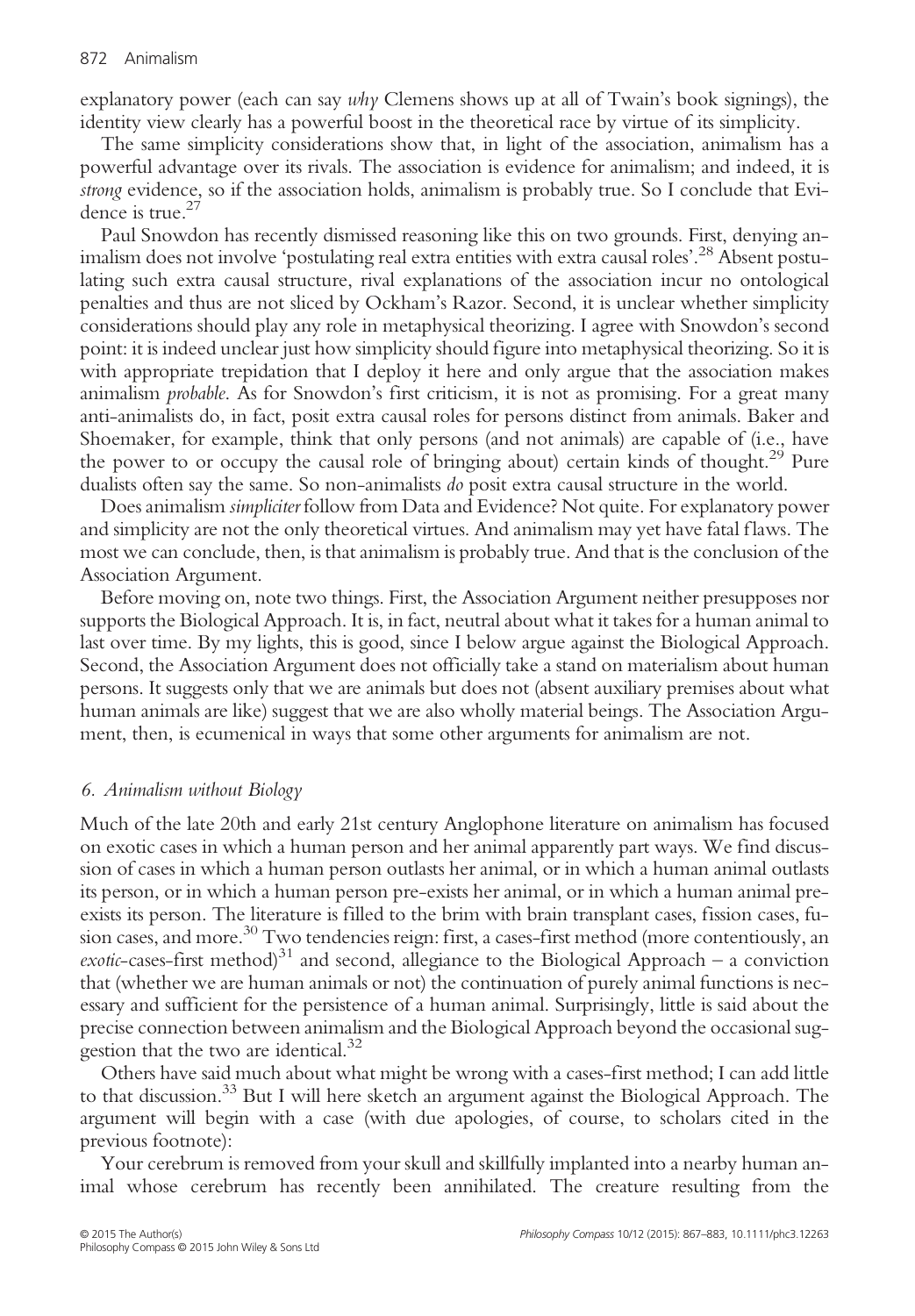implantation claims to be you and claims to have all your memories, beliefs, and so on. It appears to be a living, breathing human animal. And a living, breathing animal remains where you once were. Its brain stem is intact, but it has no cerebrum. Its purely animal functions – such as breathing and metabolizing – continue. $34$ 

What can we learn from this case? What conclusions should we draw from reflecting on it? Here is one tempting reply:

Transplant Were your cerebrum transplanted (as above), you'd go with it.

I won't say anything about the case for or against Transplant, except that many have found it overwhelmingly plausible. I will, note, though, that Transplant alone doesn't bear on animalism. It requires supplementation to do that. For example,

Link If the Biological Approach and Animalism are true, then Transplant is false.

Link is also tempting. For if the Biological Approach is true, then no animal is transported by the transplant operation. The animal with which the case begins still exists, brain stem intact, and continues to exist even without its cerebrum (much as an animal can continue to exist even after losing a kidney or appendix). Adding animalism to the mix suggests that, since you *are* the untransported animal, you do not, after all, go with your cerebrum (contra Transplant). So it seems that if we accept both the Biological Approach and Animalism, we must reject Transplant.

With Link in hand, we can now construct some interesting arguments from the transplant case. For Transplant, Link, and the Biological Approach together imply the falsity of animal- $\sin^{35}$  An intriguing thought. What should the animalist say about it? To date, most animalists have sought out ways to reject Transplant. They deny that you go with your cerebrum, and the denial is sometimes motivated by animalism itself.<sup>36</sup> That is one option. I wish to now highlight other animalist options here. The animalist need not resist the powerful intuitive case for Transfer. She may, instead, use the transplant scenario to argue against the Biological Approach. For Link, Transplant, and animalism together imply that the Biological Approach is false. This 'f lipped' argument should not, of course, convince anti-animalists (it takes animalism as a premise). Nonetheless, it might have utility nonetheless in bringing to light this striking (and heretofore underappreciated) fact: animalists are not wedded to the Biological Approach and may even have reason to reject it.<sup>37</sup>

The flipped argument seems to have something going for it. First, it allows the animalist to simply *grant* a powerful class of intuitions according to which we go where our cerebra go. Second, it allows the animalist to deploy the method of cases, a typical tool of her opponent. We may express the point as this rhetorical question: if cases are indeed a good way to figure out what it takes for us to persist, then why could we not use cases (like the transplant scenario above) and thereby discover that the animals to which we are identical do *not*, after all, have strictly biological persistence conditions?

### 7. Three Paths Forward

I have thus far suggested a case for animalism and have shown that the animalist may have reason to bid farewell to the Biological Approach. But questions remain. What would animalism minus the Biological Approach amount to? What might the animalist say about what it takes for one of us to last over time, if it is not a matter of the continuation of purely biological processes?

The above questions arise most pointedly, note, only on the assumption of criterialism. If there are not, after all, informative criteria of identity over time, then there may be no principled answers to these questions about the persistence of animals. But criterialism is a majority view,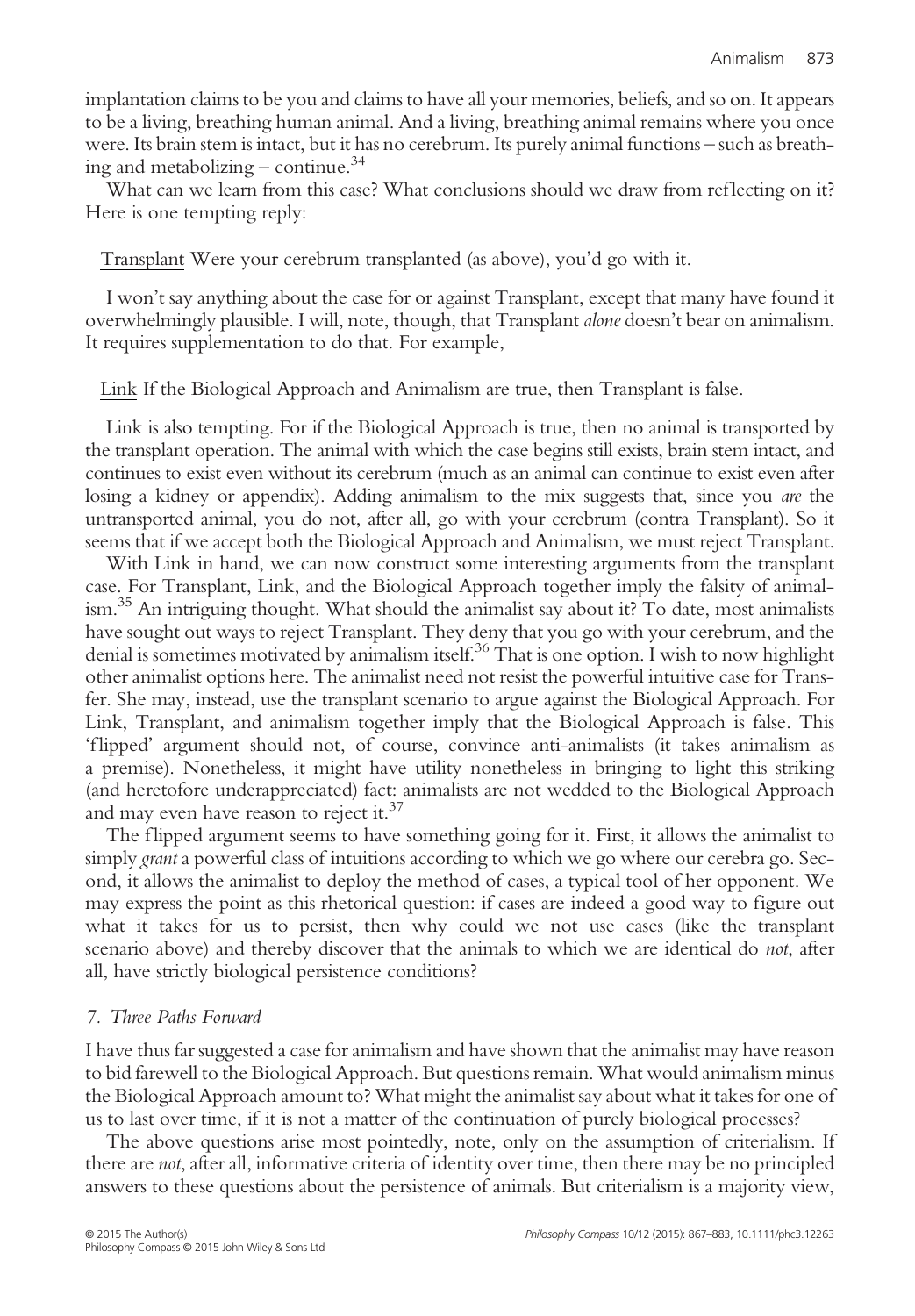and it may be helpful to explore animalist variations that are compatible with it. In the remainder of this article, I will trace three paths forward, three possible replies to these questions, each in the form of a brief speech.

Path 1 Psychological animalism We are animals. But we are not just any animals. We are rational animals; a specification of our nature must involve our capacity to think. And so our criteria of identity over time involve our capacities for thought and the particularities of our mental lives. Accordingly, we last over time just in the case that our capacity for thought is maintained and our mental lives maintain sufficient continuity over time. Proponents of 'psychological' accounts of personal identity over time were correct about the criteria but wrong insofar as they thought those criteria were incompatible with animalism. What they should have said is not that animalism is false but rather that the animals to which we are identical (perhaps surprisingly and perhaps unlike non-human animals) have psychological criteria of identity over time. We may apply the view with pleasing results. For example, since the resulting creature in the cerebrum transplant case has sufficient psychological continuity with you, you are the resulting creature, even though the case involves disruption of purely animal biological processes.<sup>38</sup>

Path 2 Disjunctive animalism We are indeed animals, and we are rational animals. Any good account of our criteria of identity over time must take both our animality *and* our rationality into account. The correct way to do this is to posit *disjunctive* criteria of identity over time. We last if and only if *either* sufficient biological continuity is maintained *or* sufficient psychological continuity is maintained. This hybrid or disjunctive view correctly incorporates insights from the Biological Approach and insights from purely psychological approaches – it is thus a middle way between two extremes. And it is fully compatible with the view that we are animals. We are simply animals of a special kind, a kind that has disjunctive criteria of identity over time.39

Path 3 Protean animalism We are animals of a special kind. What sets us apart from other items in nature (and perhaps from other animals) is our ability to project our identities and interests into the future. Indeed, our criteria of identity over time are constituted by the projections we make or our disposed to make. The mistake made by both psychological and biological theorists about our identity over time is this: they are in search of objective, mind-independent criteria. But our criteria are not mind-independent. They instead crucially depend on *our* minds and our dispositions to identify with or take interest in future creatures. We are sometimes inclined to make such identifications or take such interests along biological lines, and we are *sometimes* inclined to do so along psychological lines; so the criteria governing our identity over time are similarly flexible. This much the Disjunctive Animalist gets right. But were we to, instead, be inclined to *only* identify with creatures who were psychologically continuous with us in some strict sense, well, then our criteria of identity over time would be strictly psychological. In this way, though we are identical to animals, the animals to which we are identical are protean and capable of taking on a great many forms organic or otherwise.<sup>40</sup>

There's much to be said about the three paths described above. Each will face pointed questions, for example, about what happens to the human animals we are when we die or when our cerebra are removed or transplanted, in addition to the usual puzzles about fission and fusion. Any final theoretical reckoning must tackle these and related questions.

Animalists and non-animalists alike, it seems, have plenty to think about. Their animals may have some thinking to do too.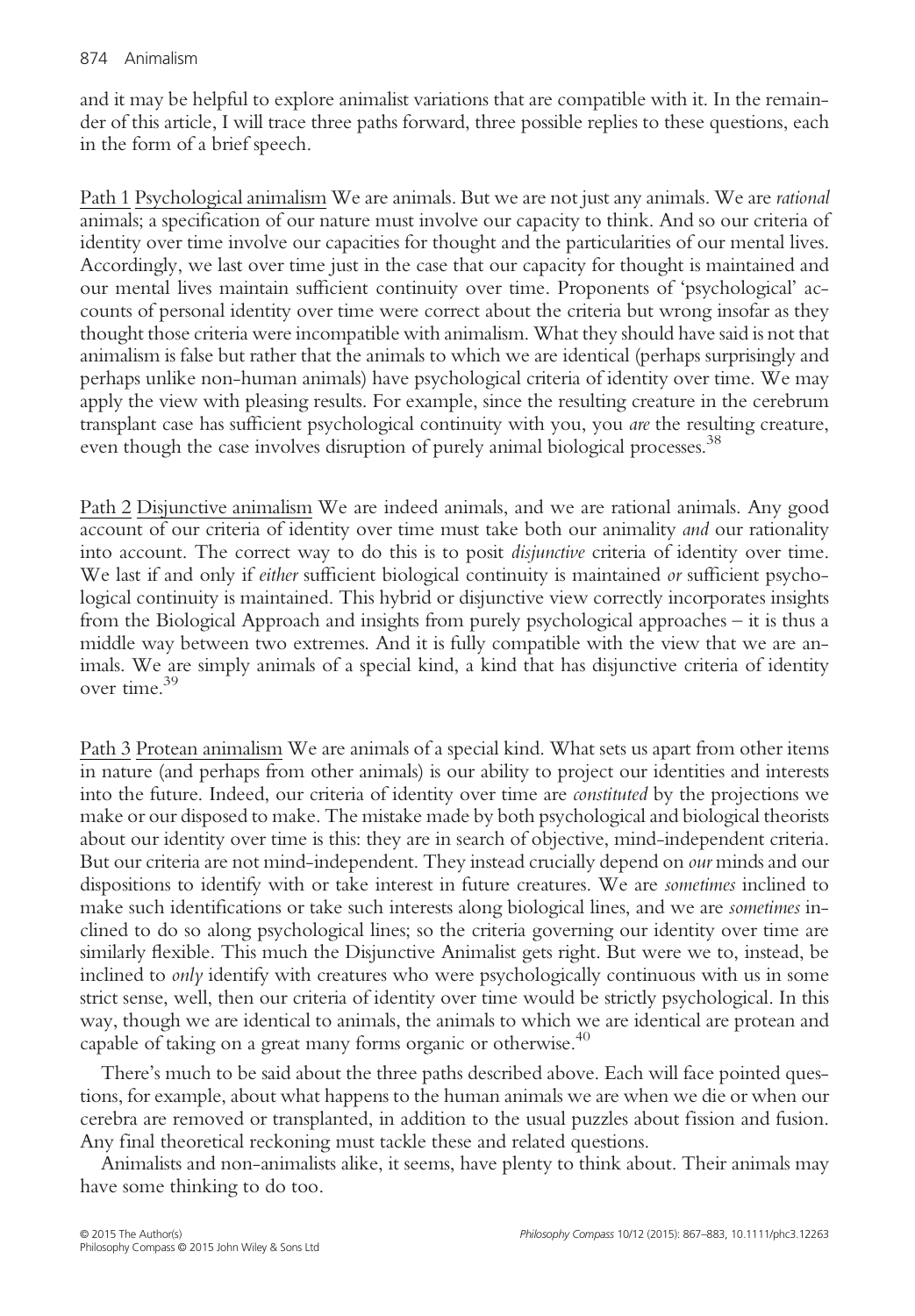# Acknowledgements

Thanks to Alvin Plantinga, Joshua Rasmussen, Michael Rea, Bradley Rettler, Allison Krile Thornton, Peter van Inwagen, and especially Nathan Ballantyne (and his animal) for helpful conversation and comments on this article or its ancestors. Special thanks to my Philosophy and Political Thought class in Fall 2014 for encouragement and accountability in writing.

## Short Biography

Andrew M. Bailey is an Assistant Professor of Humanities/Philosophy at Yale-NUS College.

Notes

\* Correspondence: Yale-NUS College, Singapore. Email: wrathius@gmail.com

<sup>1</sup> Recent defenses of animalism include Árnadóttir (2013), Bailey (2014, 2015), Ayers (1991), Belshaw (2010), Blatti (2007b, 2012), Hershenov (2001), Licon (2012, 2013, 2014), Liao (2006, 2010), Mackie (1999a, 1999b), Merricks (2001b), Olson (1997b, 2002c, 2004, 2007b, 2008, 2009, 2014, forthcoming), Snowdon (1990, 1995, 1996, 2003, 2014a, 2014b), Toner (2011, 2014), van Inwagen (1990), and Yang (2013, 2015). Blatti (2014) surveys arguments for and against. Johansson (2007) and Toner (2011a) discuss how to best formulate animalism.

<sup>2</sup> For a helpful treatment of something's being *necessarily* F versus its being *essentially* F, see Fine (1994).

<sup>3</sup> For more on animals and their distinctive features, see Tollefson (2007), sections I–II.

<sup>4</sup> There are yet other dimensions along which to divide animalists. For a helpful taxonomy and guide to such dimensions, see Thornton (MS 2).

 $5$  See, for example, Bailey (2014): 475.

<sup>6</sup> Toner (2014) reserves 'Latter-Day Animalism' for contemporary non-hylomorphic forms of animalism. But note: what really unites the figures Toner has in mind (Merricks, Olson, and van Inwagen) is not their rejection of hylomorphism (Merricks, for example, doesn't say a word about form and matter). It is instead their allegiance to materialism about animals.

It is unclear whether Aristotle himself thought we were wholly material or not, but many contemporary hylomorphic theorists, at least, classify their view as a kind of non-materialist animalism. Toner (2011a) offers a clear and accessible presentation of hylomorphic animalism. See also Hershenov (2008, 2011), Oderberg (2005), and Toner (2011b, 2014). For helpful discussion of hylomorphic animalism and its bearing on questions about life after death, see Thornton (MS 1), Van Dyke (2007, 2009, 2012). For more on contemporary hylomorphism, see Brower (2010, 2014), Fine (1999), Jaworski (2014), Johnston (2006), Koslicki (2008), Oderberg (2007), and Rea (2011).

<sup>8</sup> Olson (1997b): 16.

<sup>9</sup> It is sometimes unclear whether Olson takes the Biological Approach to be about what it takes for us to last over time or what it takes for human animals to last over time. I will exclusively use 'the Biological Approach' in the latter sense.

<sup>10</sup> It is unclear how animalism relates to the so-called 'bodily criterion of personal identity', because it is unclear whether there is such a criterion or what human bodies are supposed to be. See Johnston (2006), Long (1964), Montero (1999), Thomson (2008), Tye (1980), and especially Olson (2006) and van Inwagen (1980).

<sup>11</sup> One exception is Snowdon (2014a), 172: 'All animalism tells us is that our persistence conditions are the same as those of the animal we are, since those things are the self-same thing. We get from this claim a theory of our persistence conditions only if we can articulate a theory of animal persistence and apply it to ourselves (or a theory for animals of the kind we are). But clearly there are disagreements about animal persistence, just as there about personal persistence. If this is correct, we can also see that it is a mistake in debates about animalism to assume that the views on animal persistence that are often accepted by animalists are themselves definitive of animalism'.

<sup>12</sup> Merricks (1998). See also Duncan (2014), Olson (forthcoming), Pruss (2012), and Zimmerman (1998).

<sup>13</sup> Árnadóttir (2010), Baker (2000): 207–208, Belshaw (2010), Feldman (2000): Ch. 6 and (2000), Hershenov (2001), Olson (2004), and Shoemaker (1999a, 1999b).

<sup>14</sup> For more on generics, see Leslie  $(2008)$ ,  $(2012)$ .

<sup>15</sup> Many philosophers endorse either moderate or pure dualism. Which disjunct they opt for is not always clear. See Barnett (2010), Braine (1992), Foster (1991), Hart (1988), Hasker (1999, 2010), Meixner (2004, 2010), Nida-Rümelin (2010, 2013), Plantinga (2006, 2007), Popper and Eccles (1977), Taliaferro (1995, 1997), Unger (2004, 2006), Warner (1994), and Zimmerman (1991, 2010, 2011). See also all the papers in Smythies and Beloff (1989) and Baker and Goetz (2011).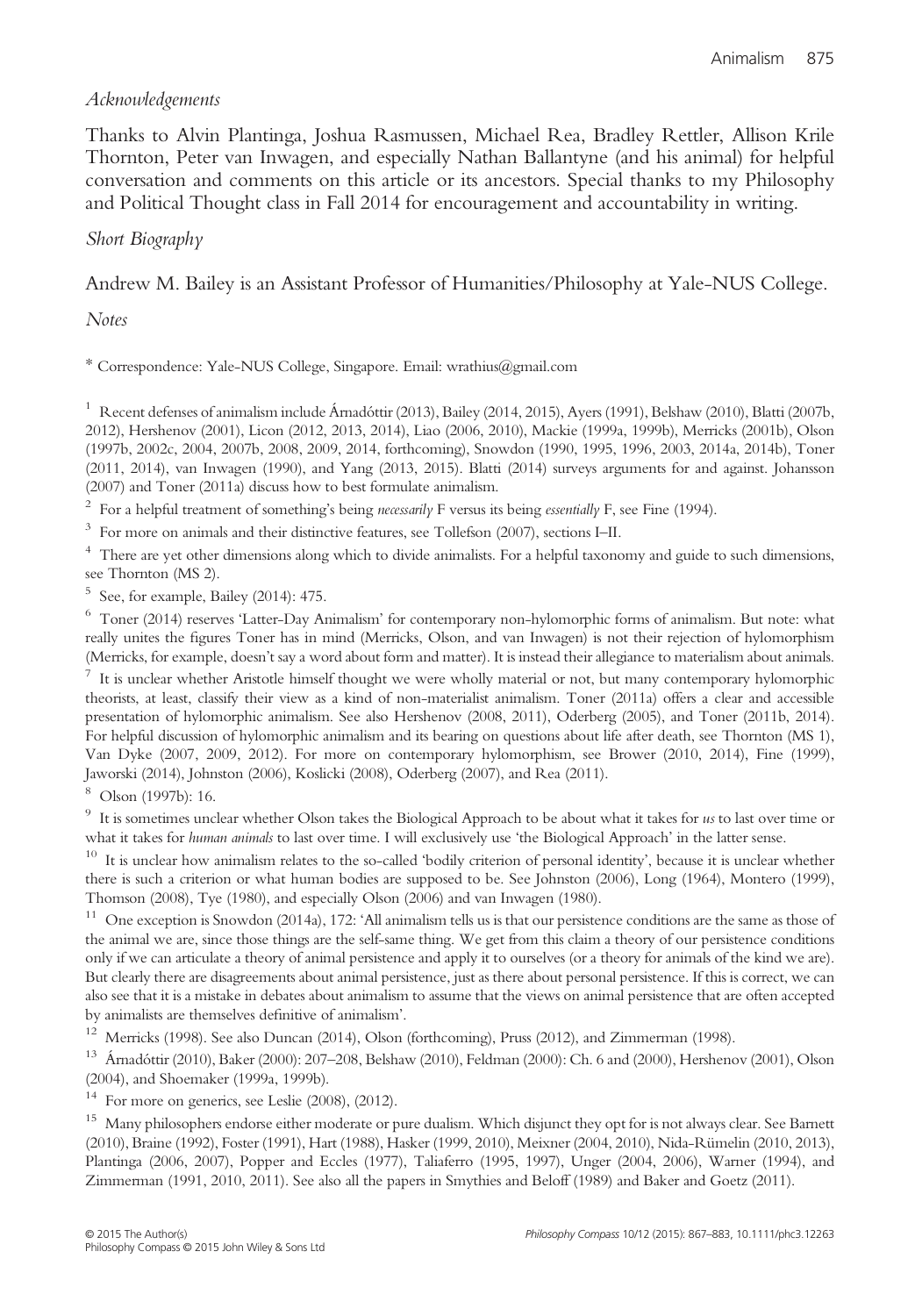<sup>16</sup> Lowe (2010) and Meixner (2010): 436–437. I call this version of dualism 'moderate' because it allows that we in fact have physical properties like extension in at least some sense. For helpful discussion of Lowe's moderate dualism, see Olson (1998a).

<sup>17</sup> Swinburne (1997): 145.

<sup>18</sup> Baker (2000), Corcoran (1998, 1999, 2006), Johnston (1987, 2007), and Shoemaker (2008).

<sup>19</sup> Brainists include McMahan (2002): 88–94, Parfit (2012), Searle (1983): 230, and Tye (2003): 142. Cagey endorsements of brainism can be found in Nagel (1986): 40–41 and Persson (1999): 521–533. Puccetti (1973) says we are each cerebral hemispheres. For further discussion, see Burwood (2009), and Hershenov (2005a).

 $20$  Hudson (2001). For a similar view according to which we are sums of psychologically continuous temporal parts of organisms (but distinct from those organisms), see Lewis (1976), Perry (1976), and the essays in Perry (2002).

 $21$  On personal nihilism, see Stone (1988, 2005) and Unger (1979a, 1979b).

<sup>22</sup> See Olson (1997, 2002, 2003, 2007) and Snowdon (1990). Ayers (1991) and Carter (1988, 1989) defend closely related arguments. For critical discussion, see Blatti (2014), section 3.2, Markosian (2008), Noonan (1998, 2001, 2010, 2012), Sutton (2014), Yang (2015), and Zimmerman (2008).

 $23$  See Brueckner and Buford (2009) and Yang (2013).

- $24$  Blatti (2012). For critical discussion, see Gillett (2013).
- $25$  Daly and Liggins (2013).

 $26$  Precursors to the argument articulated here, each of which emphasizes the simple intuitive appeal of animalism or views in the neighborhood, can be found in Hershenov (2005a): 31, Kaczor (2010): 4–5, Merricks (2001): 85–86, Murray and Rea (2009): 264, Olson (1997): 95–97, Snowdon (2014), Chapter 4, Taylor (1997): 46, van Inwagen (2007): 246–247, and especially Licon (2014).

 $27$  Evidence and Conclusion require qualification; perhaps a *ceteris paribus* clause will do.

<sup>28</sup> Snowdon (2014b): 81.

<sup>29</sup> See Baker (2000, 2007), and Shoemaker (2008).

 $30\,$  For a helpful taxonomy of and replies to a host of such 'disassociation' cases, see Snowdon (2003, 2014), Chapters 6–11.

 $31$  Aptly characterized by Olson (2002): 'The usual practice is to start with a question such as what our identity over time consists in, and canvass our opinions about a range of fictional 'test cases' (is it the same person?). The view that does best by those opinions is then taken to answer the question'. See also Hudson (2007): 217.

<sup>32</sup> See, for example, Blatti (2014), Section 1, who notes that 'animalism' has often been treated as interchangeable with the 'biological criterion' or 'the biological approach'. In the same article, Blatti seems to endorse the identification of animalism with the Biological Approach: 'It is precisely our capacity for thought that animalists deny is essential to us; on the contrary, animalists say, each of us was once a non-thinking fetus and each of us may yet become a non-thinking persistent-vegetativestate patient'. See also Parfit (2012): 12, who seems to treat the Biological Approach as an obvious consequence of animalism: 'When Animalists entered this debate, their main claim was that such psychological criteria of identity are seriously mistaken, because we are human animals, so that our criterion of identity must be biological'.

<sup>33</sup> See, for example, Gendler (2002), Johnston (1987), van Inwagen (1997), Wilkes (1988), and Snowdon (2014), Chapters 6–11.

 $34$  For an interesting exchange concerning the role of the brainstem in cases like this, see Olson (forthcoming c) and Tzinman (forthcoming); see also Belshaw (2010).

<sup>35</sup> For arguments along these lines, see Duncan (forthcoming), Johnston (2007), Parfit (2012), and Shoemaker (2008).

<sup>36</sup> See, for example, Olson (1997b): 7ff and 42ff.

<sup>37</sup> For intriguing and probing discussion of something like this flipped argument and related issues, see Madden (MS), especially pp. 38–40.

<sup>38</sup> For an innovative and interesting development and defense of a view in this neighborhood ('Psychologically Serious Animalism'), see Sharpe (2015). For critical discussion, see Olson (1997b): 109–11.

<sup>39</sup> Disjunctive animalism is inspired by Langford (2014). Langford thinks that his disjunctive view about our criteria of identity over time suggests that our nature is to be bio-psycho-continuers. Absent allegiance to the Biological Approach, though, it's unclear why Langford's criteria – and some of his arguments for and defenses of those criteria – cannot be adopted within an animalist framework too.

<sup>40</sup> Protean animalism is inspired by Johnston (2010); Johnston takes his 'protean' view to be incompatible with animalism. But once allegiance to the Biological Approach is dropped, this alleged incompatibility simply doesn't seem to hold. For extensive citations to and probing critique of views in the neighborhood, see Olson (1997d) and Merricks (2001). See also Schechtman (2014b).

# Works Cited

Árnadóttir, Steinvör Thöll. 'Bodily thought and the corpse problem.' European Journal of Philosophy 21.4 (2013): 575–592.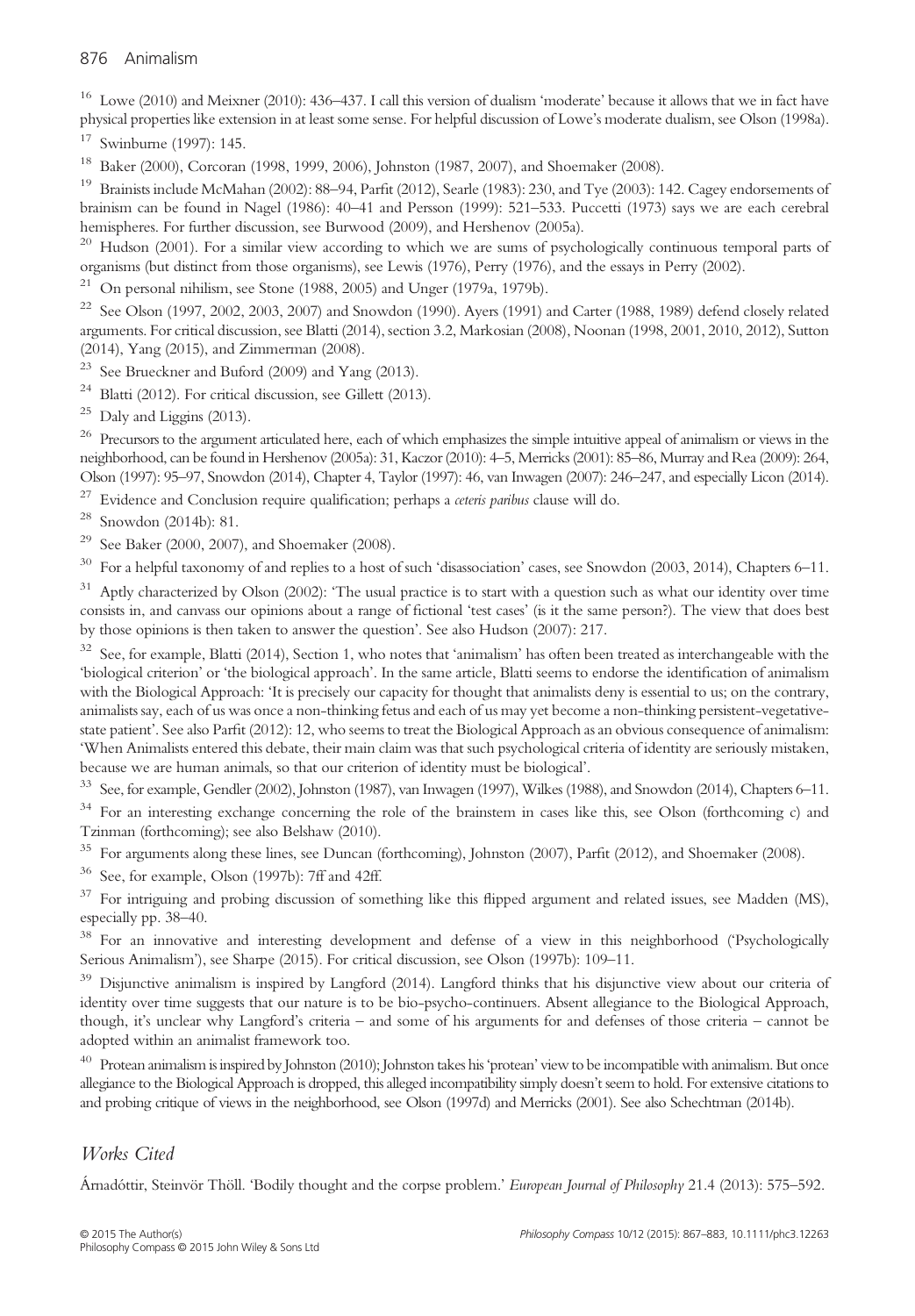- ——. 'Functionalism and thinking animals.' Philosophical Studies 147.3 (2010): 347–354.
- Ayers, Michael. Locke: Epistemology and Ontology. London: Routledge, 1991.
- Bailey, Andrew M. 'The priority principle.' Journal of the American Philosophical Association 1 (2015): 163–174.
- -. 'The elimination argument.' Philosophical Studies 168.2 (2014a): 475-482.
- -. 'You needn't be simple.' Philosophical Papers 43.2 (2014b): 145-160.
- Baker, Lynne Rudder. 'Persons and other things.' Journal of Consciousness Studies 14.5-6 (2007a): 5–6.
- ——. 'Persons and the metaphysics of resurrection.' Religious Studies 43.3 (2007b): 333–348.
- ——. The Metaphysics of Everyday Life: An Essay in Practical Realism. Cambridge: Cambridge University Press, 2007c. ——. Persons and Bodies: A Constitution View. Cambridge University Press, 2000.
- Baker, Mark C. and Stewart Goetz (eds.) The Soul Hypothesis: Investigations into the Existence of the Soul. London/New York: Continuum Press, 2011.
- Barnett, David. 'You are simple.' Robert C. Koons and George Bealer (eds.), The Waning of Materialism. Oxford/New York: Oxford University Press, 2010.
- Belshaw, Christopher. 'Animals, identity and persistence.' Australasian Journal of Philosophy 89.3 (2010): 401–419.
- Blatti, Stephan. 'Animalism.' Stanford Encyclopedia of Philosophy (2014).
- ——. 'A new argument for animalism.' Analysis 72.4 (2012): 685–690.
- ——. 'Animalism and personal identity.' Encyclopedia of Human–Animal Relationships. Ed. M. Bekoff. Greenwood Press, 2007a.
- ——. 'Animalism, dicephalus, and borderline cases.' Philosophical Psychology 20.5 (2007b): 595–608.
- ——. 'Animalism.' Continuum Encyclopedia of British Philosophy. Ed. A. C. Grayling, A. Pyle and N. Goulder. London/ New York: Thoemmes Continuum, 2006.
- Blatti, Stephan and Snowdon, Paul F. (eds.) Essays on Animalism: Persons, Animals, and Identity. Oxford University Press, forthcoming.
- Braine, David. The Human Person: Animal and Spirit. South Bend, IN.: University of Notre Dame Press, 1992.
- Brower, Jeffrey E. Aquinas's Ontology of the Material World: Change, Hylomorphism, and Material Objects. Oxford/New York: Oxford University Press, 2014.
- ——. 'Aristotelian endurantism: A new solution to the problem of temporary intrinsics.' Mind 119.476 (2010): 883–905.
- Brueckner, Anthony and Christopher T. Buford. 'Thinking animals and epistemology.' Pacific Philosophical Quarterly 90.3 (2009): 310–314.
- Burwood, Stephen. 'Are we our brains?' Philosophical Investigations 32.2 (2009): 113–133.
- Carter, W. R. 'How to change your mind.' Canadian Journal of Philosophy 19.1 (1989): 1–14.
- ——. 'Our bodies, our selves.' Australasian Journal of Philosophy 66.September (1988): 308–319.
- Corcoran, Kevin. Rethinking Human Nature. Grand Rapids, Mich.: Baker Academic, 2006.
- ——. 'Persons, bodies, and the constitution relation.' Southern Journal of Philosophy 37.1 (1999): 1–20.
- ——. 'Persons and bodies.' Faith and Philosophy 15.3 (1998): 324–340.
- Daly, Chris and David Liggins. 'Animalism and deferentialism.' Dialectica 67.4 (2013): 605–609.
- Duncan, Matt. I think, therefore I persist. Australasian Journal of Philosophy (forthcoming): 1–17.
- ——. 'A challenge to anti-criterialism.' Erkenntnis 79.2 (2014): 283–296.
- Feldman, Fred. 'The termination thesis.' Midwest Studies in Philosophy 24.1 (2000): 98–115.
- Fine, Kit. 'Essence and modality.' Philosophical Perspectives 8 (1994): 1–16.
- ——. 'Things and their parts.' Midwest Studies in Philosophy 23.1 (1999): 61–74.
- Foster, John. The Immaterial Self: A Defence of the Cartesian Dualist Conception of the Mind. Oxford/New York: Routledge, 1991.
- Gendler, Tamar Szabó. 'Personal identity and thought-experiments.' Philosophical Quarterly 52.206 (2002): 34–54.
- Gillett, Carl. 'What you are and the evolution of organs, souls and superorganisms: A reply to Blatti.' Analysis 73.2 (2013): 271–279.
- Hart, William D. The Engines of the Soul. Cambridge: Cambridge University Press, 1988.
- Hasker, William. 'Persons and the unity of consciousness.' The Waning of Materialism: New Essays. Ed. Robert C. Koons and George Bealer. Oxford University Press, 2010.
- ——. The Emergent Self. Ithaca, NY.: Cornell University Press, 1999.
- Hershenov, David B. 'Soulless organisms?: Hylomorphism vs. animalism.' American Catholic Philosophical Quarterly 85.3 (2011): 465–482.
- -. 'A hylomorphic account of personal identity thought experiments.' American Catholic Philosophical Quarterly 82.3 (2008a): 481–502.
- -. 'A hylomorphic account of thought experiments concerning personal identity.' American Catholic Philosophical Quarterly 82.3 (2008b): 481–502.
- ——. 'Persons as proper parts of organisms.' Theoria 71.1 (2005): 29–37.
- ——. 'Do dead bodies pose a problem for biological approaches to personal identity?' Mind 114.453 (2001): 31–59.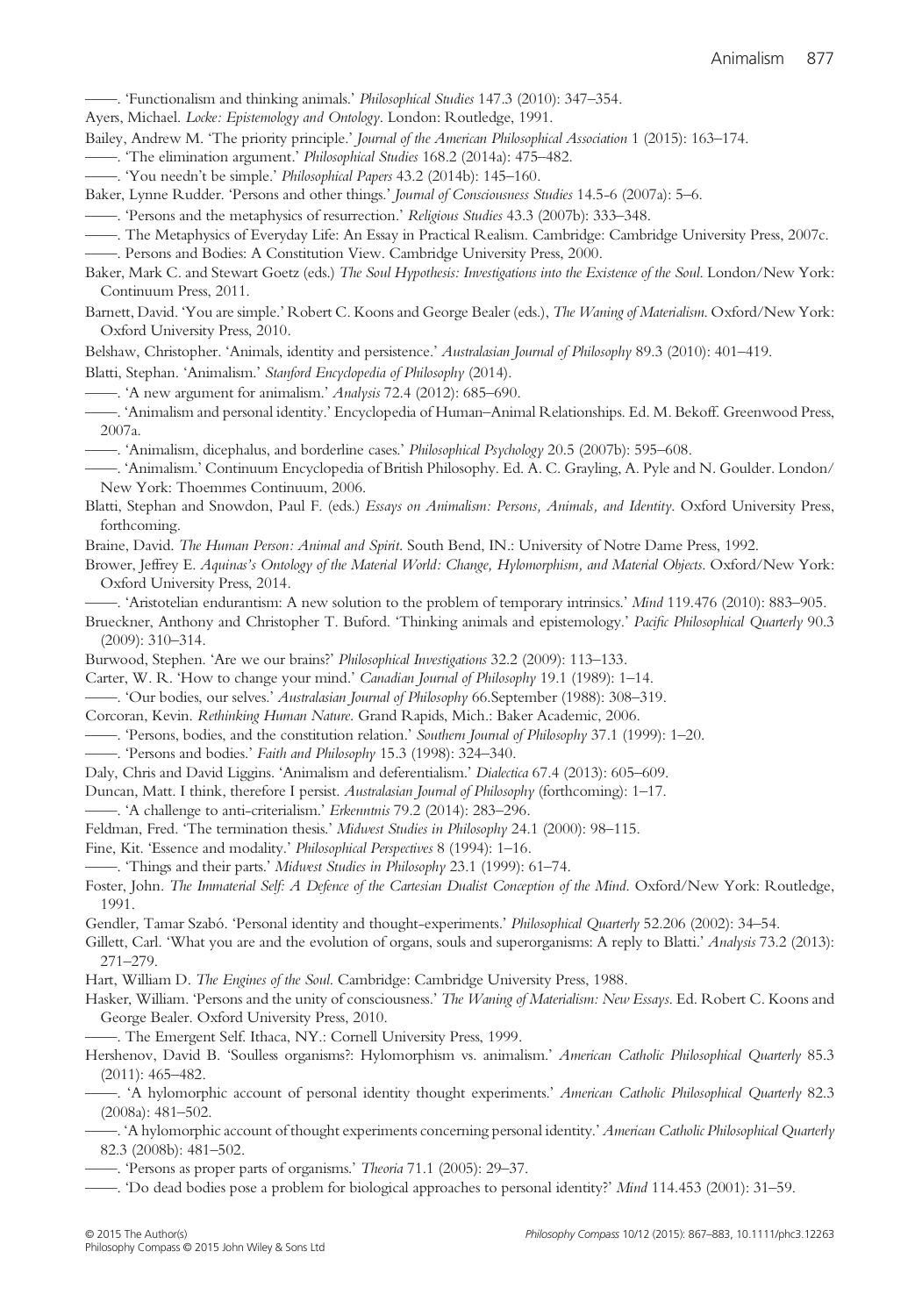- Hudson, Hud. 'I am not an animal.' Persons: Human and Divine. Ed. Peter van Inwagen and Dean Zimmerman. Oxford/ New York: Oxford University Press, 2007. 216–34.
- ——. A Materialist Metaphysics of the Human Person. Ithaca, NY.: Cornell University Press, 2001.
- Jaworski, William. 'Hylomorphism and the metaphysics of structure.' Res Philosophica 91.2 (2014): 179–201.
- Johansson, Jens. 'What is animalism?' Ratio 20.2 (2007): 194–205.

Johnston, Mark. Surviving Death. Princeton: Princeton University Press, 2010.

- ——. 'Human beings revisited: My body is not an animal.' Oxford Studies in Metaphysics 3 (2007): 33–74.
- ——. 'Hylomorphism.' Journal of Philosophy 103.12 (2006): 652–698.
- ——. 'Constitution is not identity.' Mind 101.401 (1992): 89–106.
- ——. 'Human beings.' Journal of Philosophy 84.February (1987): 59–83.
- Kaczor, Christopher. 'Notes on Diachronic Personal Identity.' National Catholic Bioethics Quarterly 10 (2010): 1–7.
- Koslicki, Kathrin. The Structure of Objects. Oxford/New York: Oxford University Press, 2008.
- Langford, Simon. 'Is personal identity analysable?' Acta Analytica 29.3 (2014a): 309–316.
- -. 'On what we are and how we persist.' Pacific Philosophical Quarterly 95.3 (2014b): 356–371.
- Leslie, Sarah-Jane. 'Generics.' Routledge Handbook of Philosophy of Language. Ed. Gillian Russell and Delia Fara. Routledge, 2012.
- Leslie, Sarah-Jane. 'Generics: Cognition and acquisition.' Philosophical Review 117.1 (2008): 1–47.
- Lewis, David. 'Survival and identity.' The Identities of Persons. Ed. Amelie Oksenberg Rorty. Berkeley: University of California Press, 1976. 17–40.
- Liao, S. Matthew. 'Twinning, inorganic replacement, and the organism view.' Ratio 23.1 (2010): 59–72.
- ——. 'The organism view defended.' The Monist 89.3 (2006): 334–350.
- Licon, Jimmy Alfonso. 'You're an animal, plain and simple.' Think 13.36 (2014): 61–70.
- -. 'Properly functioning brains and personal identity: An argument for neural animalism.' SATS: Northern European Journal of Philosophy 14.1 (2013): 63–69.
- ——. 'Another argument for animalism: The argument from causal powers.' Prolegomena 11.2 (2012):169–180.
- Long, Douglas C. 'The philosophical concept of a human body.' Philosophical Review 73.July (1964): 321–337.
- Lowe, E. J. 'Identity, composition, and the simplicity of the self.' Soul, Body, and Survival. Ed. Kevin J. Corcoran. Ithaca: Cornell University Press, 2010.
- Mackie, David. 'Personal identity and dead people.' Philosophical Studies 95.3 (1999a): 219–42.
- ——. 'Animalism versus Lockeanism: No contest.' Philosophical Quarterly 50.196 (1999b): 369–376.
- Madden, Rory. The persistence of animate organisms, nd.
	- ——. 'Thinking parts.' Essays on Animalism. Ed. Stephan Blatti and Paul F. Snowdon. Oxford/New York: Oxford University Press, forthcoming.
- ——. 'The place of the self in contemporary metaphysics.' Mind, Self and Person. Ed. O'Hear. Cambridge University Press, forthcoming.
- ——. 'The naive topology of the conscious subject.' Noûs 49.1 (2015): 55–70.
- -. 'Intention and the self.' Proceedings of the Aristotelian Society 111 (2011): 325-351.
- Markosian, Ned. 'Three problems for Olson's account of personal identity.' Abstracta 3.3 (2008): 16–22.
- McMahan, Jeff. The Ethics of Killing: Problems at the Margins of Life. Oxford/New York: Oxford University Press, 2002.
- Meixner, Uwe. 'Materialism does not save the phenomena and the alternative which does.' The Waning of Materialism: New Essays. Ed. Robert C. Koons and George Bealer. Oxford/New York: Oxford University Press, 2010.
- ——. The Two Sides of Being: A Reassessment of Psychophysical Dualism. Mentis, 2004.

Merricks, Trenton. 'Physicalism and immortality.' Soul, Body, and Survival. Ed. Kevin J. Corcoran. Cornell University Press, 2001a.

- ——. Objects and Persons. Oxford/New York: Oxford University Press, 2001b.
- ——. 'Realism about personal identity over time.' Noûs 35.s15 (2001c): 173–187.
- —. 'Perdurance and psychological continuity.' Philosophy and Phenomenological Research 61.1 (2000): 195-199.
- ——. 'Endurance, psychological continuity, and the importance of personal identity.' Philosophy and Phenomenological Research 59.4 (1999a): 983–997.
- ——. 'Review of reading Parfit.' Philosophical Review 108.3 (1999b): 422–425.
- ——. 'There are no criteria of identity over time.' Noûs 32.1 (1998): 106–124.
- ——. 'Fission and personal identity over time.' Philosophical Studies 88.2 (1997): 163–186.
- ——. 'A new objection to a priori arguments for dualism.' American Philosophical Quarterly 31.1 (1994): 81–85.
- Montero, Barbara. 'The body problem.' Noûs 33.2 (1999): 183–200.
- Murray, Michael, and Michael C., Rea. An Introduction to the Philosophy of Religion. Cambridge: Cambridge University Press, 2009.
- Nagel, Thomas. The View from Nowhere. Oxford/New York: Oxford University Press, 1986.
- Nida-Rümelin, Martine. 'The argument for subject body dualism from transtemporal identity defended.' Philosophy and Phenomenological Research 86.3 (2013): 702–714.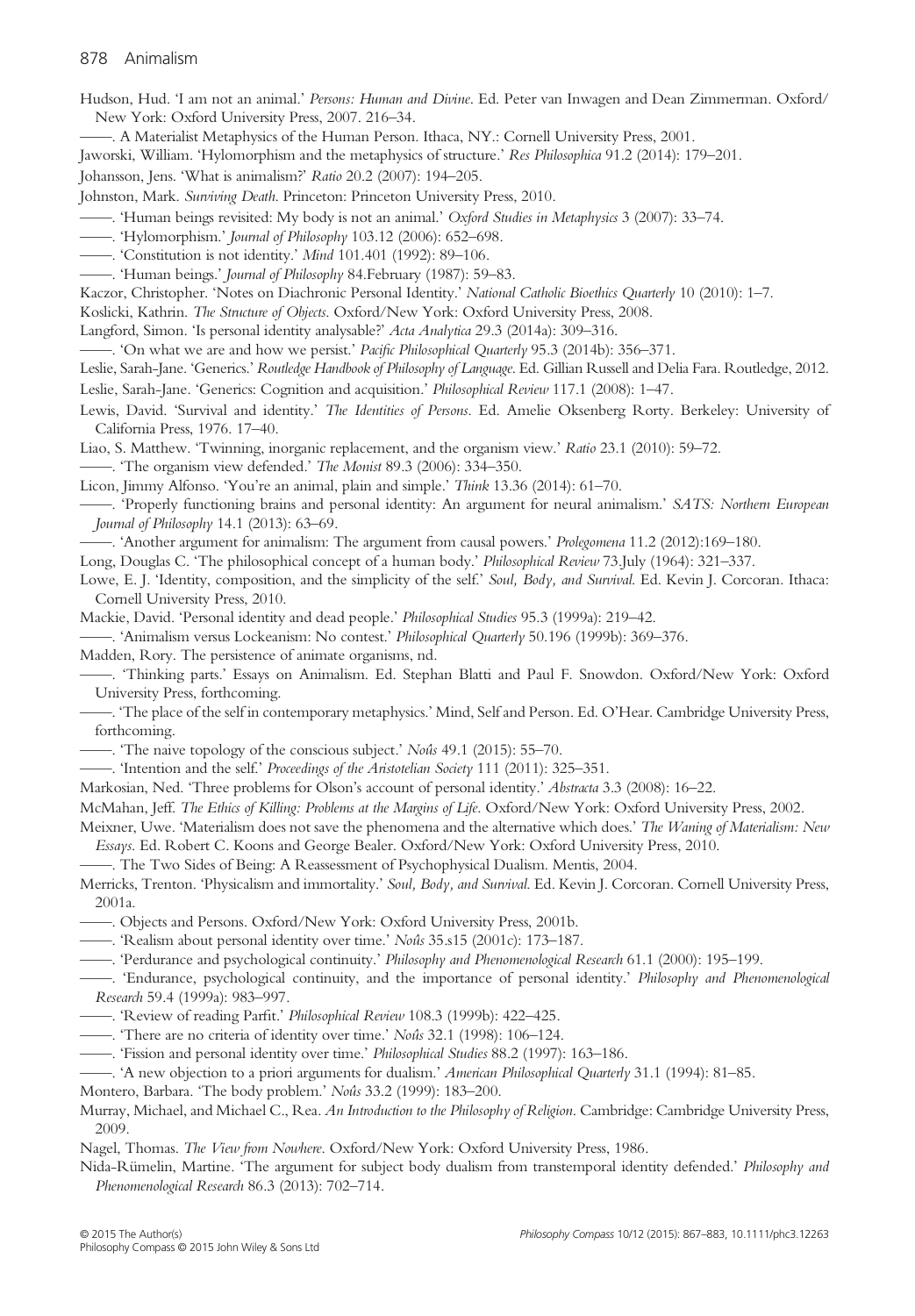——. 'An argument from transtemporal identity for subject-body dualism.' The Waning of Materialism. Ed. Robert C. Koons and George Bealer. Oxford/New York: Oxford University Press, 2010.

Noonan, Harold W. 'Personal pronoun revisionism – asking the right question.' Analysis 72.2 (2012): 316–318.

——. 'Persons, animals, and human beings.' Time and Identity. Ed. Joseph Keim Campbell, Michael O'Rourke and Harry Silverstein. Cambridge, MA: MIT Press, 2010a.

—— .'The thinking animal problem and personal pronoun revisionism.' Analysis 70.1 (2010b): 93–98.

——. 'Animalism versus Lockeanism: Reply to Mackie.' Philosophical Quarterly 51.202 (2001): 83–90.

——. 'Animalism versus Lockeanism: A current controversy.' Philosophical Quarterly 48.192 (1998): 302–318.

Oderberg, David S. Real Essentialism. London/New York: Routledge, 2007.

——. 'Hylemorphic dualism.' Social Philosophy and Policy 22.2 (2005): 70–99.

Olson, Eric T. 'In search of the simple view.' Personal Identity: Complex or Simple? Ed. G. Gasser and M. Stefan. Cambridge University Press, forthcoming.

——. 'On Parfit's view that we are not human beings.' Mind, Self and Person. Ed. Anthony O'Hear. Cambridge University Press, forthcoming.

——. 'The role of the brainstem in personal identity.' Animals: New Essays. Ed. A. Blank. Philosophia, forthcoming.

——. 'The remnant-person problem.' Essays on Animalism. Ed. Stephan Blatti Paul F. Snowdon. Oxford University Press, forthcoming.

——. 'Life after death and the devastation of the grave.' The Myth of an Afterlife: The Case against Life after Death. Ed. Keith Augustine and Michael Martin. Rowman & Littlefield, 2015. 409–423.

——. 'Animalism and the remnant-person problem.' Philosophical Perspectives on the Self. Ed. J. Fonseca and J. Gonçalves. 2015. 21–40.

——. 'The metaphysical implications of conjoined twinning.' Southern Journal of Philosophy 52.S1 (2014): 24–40.

——. 'The person and the corpse.' The Oxford Handbook of Philosophy of Death. Ed. Ben Bradley, Fred Feldman and Jens Johansson. Oxford/New York: Oxford University Press, 2013.

——. 'The Extended self.' Minds and Machines 21.4 (2011): 481–495.

——. 'An argument for animalism.' Defining the Beginning and End of Life: Readings on Personal Identity and Bioethics. Ed. John P. Lizza. Baltimore: Johns Hopkins University Press, 2009.

——. 'Replies.' Abstracta 3.3 (2008): 32–42.

Olson, Eric T. 'What are we?' Journal of Consciousness Studies 14.s 5-6 (2007a): 37–55.

Olson, Eric T. What Are We?: A Study in Personal Ontology. Baltimore: Oxford University Press, 2007b.

——. 'Consciousness and persons: unity and identity.' Philosophy and Phenomenological Research 73.2 (2006a): 500–503.

——. 'Is there a bodily criterion of personal identity?' Identity and Modality. Ed. Fraser MacBride. Oxford/New York: Oxford University Press, 2006b.

——. 'The paradox of increase.' The Monist 89.3 (2006c): 390–417.

——. 'Animalism and the corpse problem.' Australasian Journal of Philosophy 82.2 (2004): 265–74.

——. 'Was Jekyll Hyde?' Philosophy and Phenomenological Research 66.2 (2003): 328–348.

——. 'Personal identity.' Blackwell Guide to Philosophy of Mind. Ed. Stephen P. Stich and Ted A. Warfield. Blackwell, 2002a.

——. Review of Hud Hudson, A materialist metaphysics of the human person. Notre Dame philosophical reviews, 2002b.

——. 'Thinking animals and the reference of 'I'.' Philosophical Topics 30.1 (2002c): 189–207.

——. 'What does functionalism tell us about personal identity?' Noûs 36.4 (2002d): 682–698.

——. 'A compound of two substances.' Soul, Body, and Survival. Ed. Kevin J. Corcoran. Ithaca: Cornell University Press, 2001.

——. 'Human atoms.' Australasian Journal of Philosophy 76.3 (1998a): 396–406.

— . 'There is no problem of the self.' Journal of Consciousness Studies 5.5-6 (1998b): 645–657.

——. 'Dion's foot.' Journal of Philosophy 94.5 (1997a): 260–265.

——. The Human Animal: Personal Identity without Psychology. Oxford/New York: Oxford University Press, 1997b.

——. 'Was I ever a fetus?' Philosophy and Phenomenological Research 57.1 (1997c): 95–110.

——. 'Relativism and persistence.' Philosophical Studies 88 (1997d): 141–162.

——. 'Composition and coincidence.' Pacific Philosophical Quarterly 77.4 (1996): 374–403.

——. 'Human people or human animals?' Philosophical Studies 80.2 (1995a): 159–181.

——. 'Why I have no hands.' Theoria 61.2 (1995b): 182–197.

——. 'Is psychology relevant to personal identity?' Australasian Journal of Philosophy 72.2 (1994): 173–186.

Parfit, Derek. 'We are not human beings.' Philosophy 87.01 (2012): 5–28.

Persson, Ingmar. 'Our identity and the separability of persons and organisms.' Dialogue 38.03 (1999): 519.

Perry, John. 'The Importance of Being Identical.' The Identities of Persons. By Amelie Oksenberg Rorty. Ed. Berkeley: University of California Press, 1976.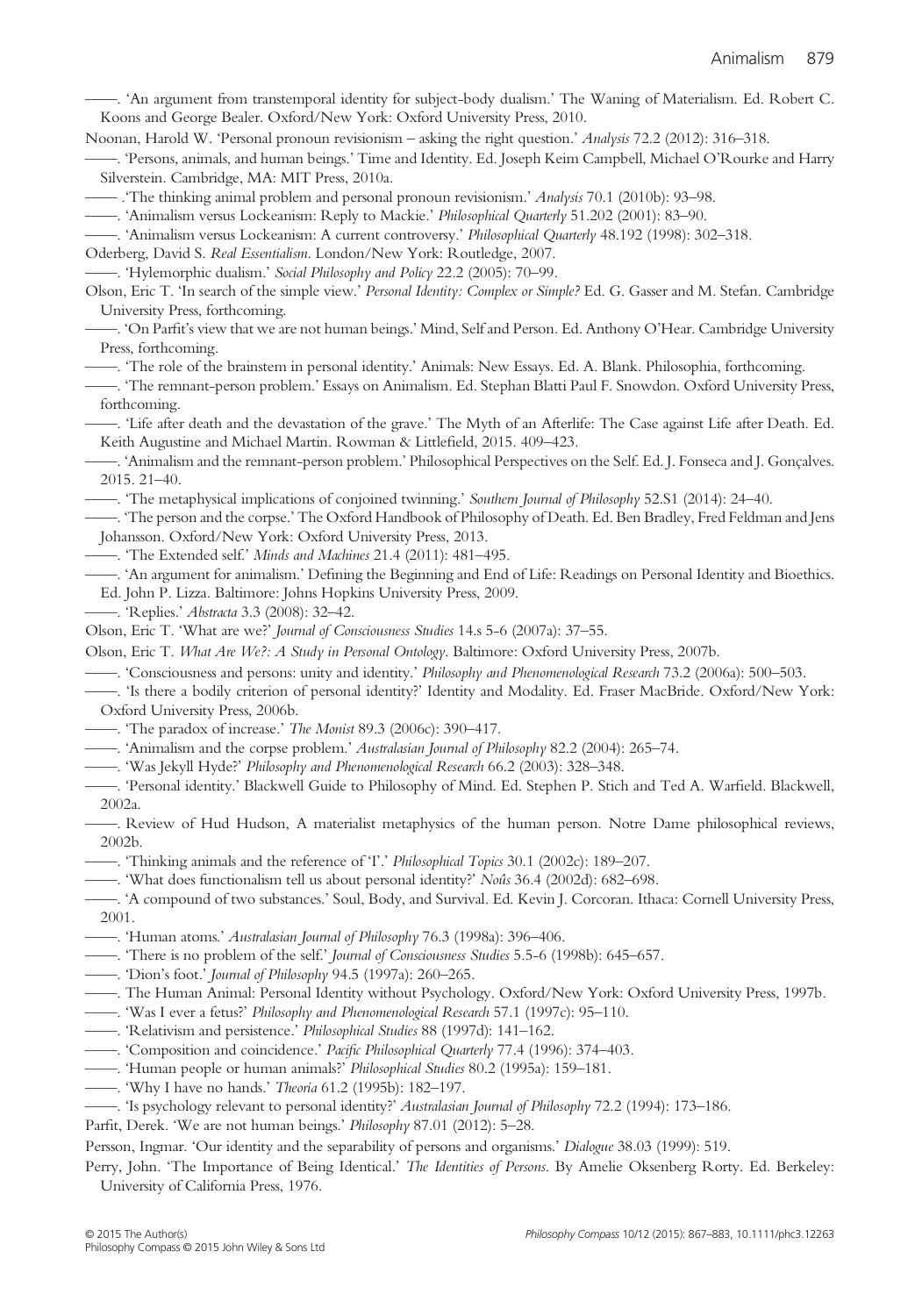——. 'Identity, Personal Identity, and the Self'. Indianapolis: Hackett, 2002.

- Plantinga, Alvin. 'Materialism and Christian belief.' Persons: Human and Divine. Ed. Peter van Inwagen and Dean Zimmerman. Oxford University Press, 2007. 99–141.
- ——. 'Against materialism.' Faith and Philosophy 23.1 (2006): 3–32.
- Popper, Karl R. and John C. Eccles. The Self and Its Brain: An Argument for Interactionism. New York/Philadelphia: Springer, 1977.
- Pruss, Alexander R. 'A deflationary theory of diachronic identity.' Australasian Journal of Philosophy 90.1 (2012): 19–37.
- Puccetti, Roland. 'Brain bisection and personal identity.' British Journal for the Philosophy of Science 24.April (1973): 339-55. Rea, Michael C. 'Hylomorphism reconditioned.' Philosophical Perspectives 25.1 (2011): 341–358.
- Schechtman, Marya. 'The malleability of identity.' The Cambridge Companion to Life and Death. Ed. Steven Luper. Cambridge: Cambridge University Press, 2014b.
- Searle, John R. Intentionality: An Essay in the Philosophy of Mind. Cambridge: Cambridge University Press, 1983.
- Sharpe, Kevin W. 'Animalism and person essentialism.' Metaphysica 16.1 (2015): 53–72.
- Shoemaker, Sydney. 'On what we are.' The Oxford Handbook of the Self. Ed. Shaun Gallagher. Oxford/New York: Oxford University Press, 2011.
- ——. 'Persons, animals, and identity.' Synthese 162.3 (2008): 313–324.
- ——. 'Self, body, and coincidence.' Proceedings of the Aristotelian Society 73 (1999a): 287–306.
- ——. 'Critical notice. Eric Olson, the human animal.' Noûs. New York: Oxford University Press, L997, (1999b). 33.3: 496–504.
- ——. 'Self and substance.' Philosophical Perspectives 11.s11 (1997): 283–304.
- ——. Personal Identity. Oxford: B. Blackwell, 1984.
- ——. Self-knowledge and Self-identity. Ithaca, NY: Cornell University Press, 1963.
- Smythies, J. R. and John Beloff. The Case for Dualism. Charlottesville, VA: University of Virginia Press 1989.
- Snowdon, Paul F. 'Animalism and the lives of human animals.' Southern Journal of Philosophy 52.S1 (2014a): 171–184.
- ——. Persons, Animals, Ourselves. Oxford/New York: Oxford University Press, 2014b.
- ——. 'Animalism.' The Philosophers' Magazine 50 (2010): 104–105.
- —. "Persons' and persons." Organon  $F$  16.4 (2009a): 449–476.
- ——. 'The self and personal identity.' Central Issues of Philosophy. Ed. John Shand. London/New York: Wiley-Blackwell, 2009b.
- ——. 'Objections to animalism.' On Human Persons. Ed. K. Petrus. Ontos Verlag, 2003. 47–66.
- ——. 'I, animal.' The Philosophers' Magazine 12 (2000): 48–49.
- ——. 'Persons and personal identity.' Essays for David Wiggins: Identity, Truth and Value. Ed. S. Lovibond and S. G. Williams. Oxford: Basil Blackwell, 1996. 33–48.
- ——. 'Persons, animals and bodies.' The Body and the Self. Ed. Jose Luis Bermudez, Anthony J. Marcel and Naomi M. Eilan. Cambridge, MA: MIT Press, 1995.
- ——. 'Personal identity and brain transplants.' Royal Institute of Philosophy Supplement. David Cockburn. New York: Cambridge: Cambridge University Press, 1991. 109–126.
- ——. 'Persons, animals, and ourselves.' The Person and the Human Mind: Issues in Ancient and Modern Philosophy. Ed. Christopher Gill. Oxford/New York: Oxford University Press, 1990.
- ——. 'On formulating materialism and dualism.' Cause, Mind, and Reality: Essays Honoring C. B. Martin. Ed. John Heil. Dordrecht: Kluwer, 1989.
- Stone, Jim. 'Why there still are no people.' Philosophy and Phenomenological Research 70.1 (2005): 174–191.
- ——. 'Parfit and the Buddha: Why there are no people.' Philosophy and Phenomenological Research 48.March (1988): 519–32.
- Sutton, C. S. 'The supervenience solution to the too-many-thinkers problem.' Philosophical Quarterly 64.257 (2014): 619–639.
- Swinburne, Richard. The Evolution of the Soul. Oxford: Oxford University Press, 1997.
- Taliaferro, Charles. 'Possibilities in the philosophy of mind.' Philosophy and Phenomenological Research 57.1 (1997): 127–37. -. 'Animals, brains, and spirits.' Faith and Philosophy 12.4 (1995): 567-581.
- Taylor, Richard. 'Chisholm's idea of a person.' The Philosophy of Roderick M. Chisholm. Ed. Lewis Edwin Hahn. Chicago: Open Court, 1997. 25–45.
- Thomson, Judith Jarvis. 'People and their bodies.' Contemporary Debates in Metaphysics. Ed. Theodore Sider, John Hawthorne and Dean W. Zimmerman. Oxford/New York: Blackwell, 2008.
- Thornton, Allison Krile (MS 1). Disembodied Animals.
- ——. (MS 2). Varieties of Animalism.
- Tollefsen, Chris. 'Animals and machines: On their beginnings and endings.' Lyceum 8 (2007): 19–33.
- Toner, Patrick. 'Hylemorphism, remnant persons and personhood.' Canadian Journal of Philosophy 44.1 (2014): 76–96.
- ——. 'St. Thomas Aquinas on the problem of too many thinkers.' Modern Schoolman 89.3-4 (2012): 209–222.
- ——. 'Hylemorphic animalism.' Philosophical Studies 155.1 (2011a): 65–81.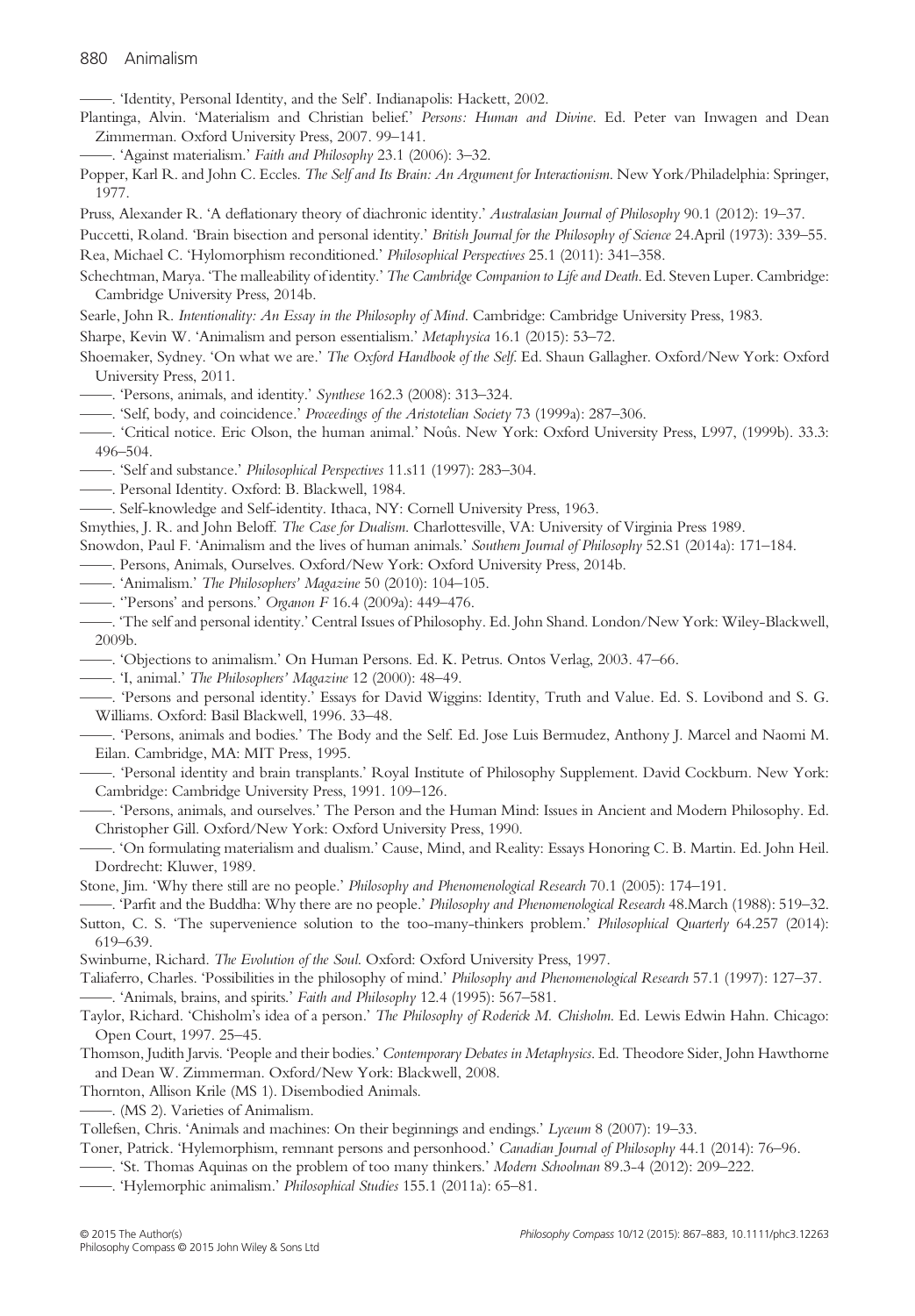——. 'On hylemorphism and personal identity.' European Journal of Philosophy 19.3 (2011b): 454–473.

- Tye, Michael. Consciousness and Persons: Unity and Identity. Cambridge, MA: MIT Press, 2003.
- ——. 'In defense of the words "human body".' Philosophical Studies 38.2 (1980): 177–182.
- Tzinman, Rina. 'Against the brainstem view of the persistence of human animals.' Animals: New Essays. Ed. A. Blank. Philosophia, forthcoming.

Unger, Peter K. All the Power in the World. Oxford/New York: Oxford University Press, 2006.

——. 'The mental problems of the many.' Oxford Studies in Metaphysics, Vol. 1. Ed. D. Zimmerman. Oxford/New York: Clarendon Press, 2004.

——. 'I do not exist.' Perception and Identity. Ed. Graham F. Macdonald. Ithaca, NY: Cornell University Press, 1979a.

——. 'Why there are no people.' Midwest Studies in Philosophy 4.1 (1979b): 177–222.

Van Dyke, Christina. 'The end of (human) life as we know it.' Modern Schoolman 89.3-4 (2012): 243–257.

——. 'Not properly a person.' Faith and Philosophy 26.2 (2009): 186–204.

——. 'Human identity, immanent causal relations, and the principle of non-repeatability: Thomas Aquinas on the bodily resurrection.' Religious Studies 43.4 (2007): 373–394.

van Inwagen, Peter. 'A materialist ontology of the human person.' Persons: Human and Divine. Ed. Peter van Inwagen and Dean Zimmerman. Dordrecht: Springer, Oxford University Press, 2007.

——. Metaphysics. Philadelphia: Westview Press, 2009.

——. 'The self: The incredulous stare articulated.' Ratio 17.4 (2004): 478–491.

——. 'What do we refer to when we say "I"?' The Blackwell Guide to Metaphysics. Ed. Richard M. Gale. Oxford/ New York: Blackwell Publishers, 2002. 175–189.

——. 'Materialism and the psychological-continuity account of personal identity.' Philosophical Perspectives 11.s11 (1997): 305–319.

——. Material Beings. Ithaca, NY: Cornell University Press, 1990.

——. 'Philosophers and the words "human body".' Time and Cause. Ed. Peter van Inwagen. Dordrecht: Springer, 1980.

- Warner, Richard. 'In defense of a dualism.' The Mind–Body Problem: A Guide to the Current Debate. Ed. Richard Warner and Tadeusz Szubka. Oxford/New York: Blackwell, 1994.
- Wilkes, Kathleen V. Real People: Personal Identity without Thought Experiments. Oxford/New York: Oxford University Press, 1988.
- Yang, Eric. 'Unrestricted animalism and the too many candidates problem.' Philosophical Studies 172.3 (2015): 635–652.

——. 'Thinking animals, disagreement, and skepticism.' Philosophical Studies 166.1 (2013): 109–121.

- Zimmerman, Dean. 'From experience to experiencer.' The Soul Hypothesis: Investigations into the Existence of the Soul. Ed. Mark C. Baker and Stewart Goetz. London/New York: Continuum Press, 2011. 168.
- ——. 'From property dualism to substance dualism.' Aristotelian Society Supplementary Volume 84.1 (2010): 119–150.

——. 'Problems for animalism.' Abstracta 3.3 (2008): 23–31.

- ——. 'Criteria of identity and the "identity mystics".' Erkenntnis 48.2/3 (1998):281–301.
- ——. 'Two Cartesian arguments for the simplicity of the soul.' American Philosophical Quarterly 28.July (1991): 127–37.

#### Further Reading

Anscombe, G. E. M. 'Were you a zygote?' Royal Institute of Philosophy Lectures 18 (1984): 111–115.

Baker, Lynne Rudder 'Making sense of ourselves: Self-narratives and personal identity.' Phenomenology and the Cognitive Sciences (forthcoming): 1–9.

- ——. 'Constitution and composition.' The Monist 96 (2013): 37–53.
- ——. 'What does it mean to be one of us?' Journal of Anthropological Psychology 10 (2008): 9–11.
- —. 'When does a person begin?' Social Philosophy and Policy 22.2 (2005): 25–48.
- ——. 'The ontological status of persons.' Philosophy and Phenomenological Research 65.2 (2002): 370–388.
- —. 'Material persons and the doctrine of resurrection.' Faith and Philosophy 18.2 (2001): 151-167.
- ——. 'What am I?' Philosophy and Phenomenological Research 59.1 (1999): 151–159.
- ——. 'Why constitution is not identity.' Journal of Philosophy 94.12 (1997): 599–621.

Barnett, David 'The simplicity intuition and its hidden influence on philosophy of mind.' Noûs 42.2 (2008): 308–335.

- Bruno, Michael and Shaun Nichols. 'Intuitions about personal identity: An empirical study.' Philosophical Psychology 23.3 (2010): 293–312.
- Buckareff, Andrei A. and Joel S. Van Wagenen. 'Surviving resurrection.' International Journal for Philosophy of Religion 67.3 (2010): 123–139.
- Burke, Michael B. 'Dion, Theon, and the many-thinkers problem.' Analysis 64.283 (2004): 242–250.
- ——. 'Is my head a person?' On Human Persons. Ed. K. Petrus, Heusenstamm Nr Frankfurt: Ontos Verlag, 2003. 107–125.
- ——. 'Persons and bodies: how to avoid the new dualism.' American Philosophical Quarterly 34.4 (1997): 457–467.
- ——. 'Dion and Theon: An essentialist solution to an ancient puzzle.' Journal of Philosophy 913 (1994): 129–139.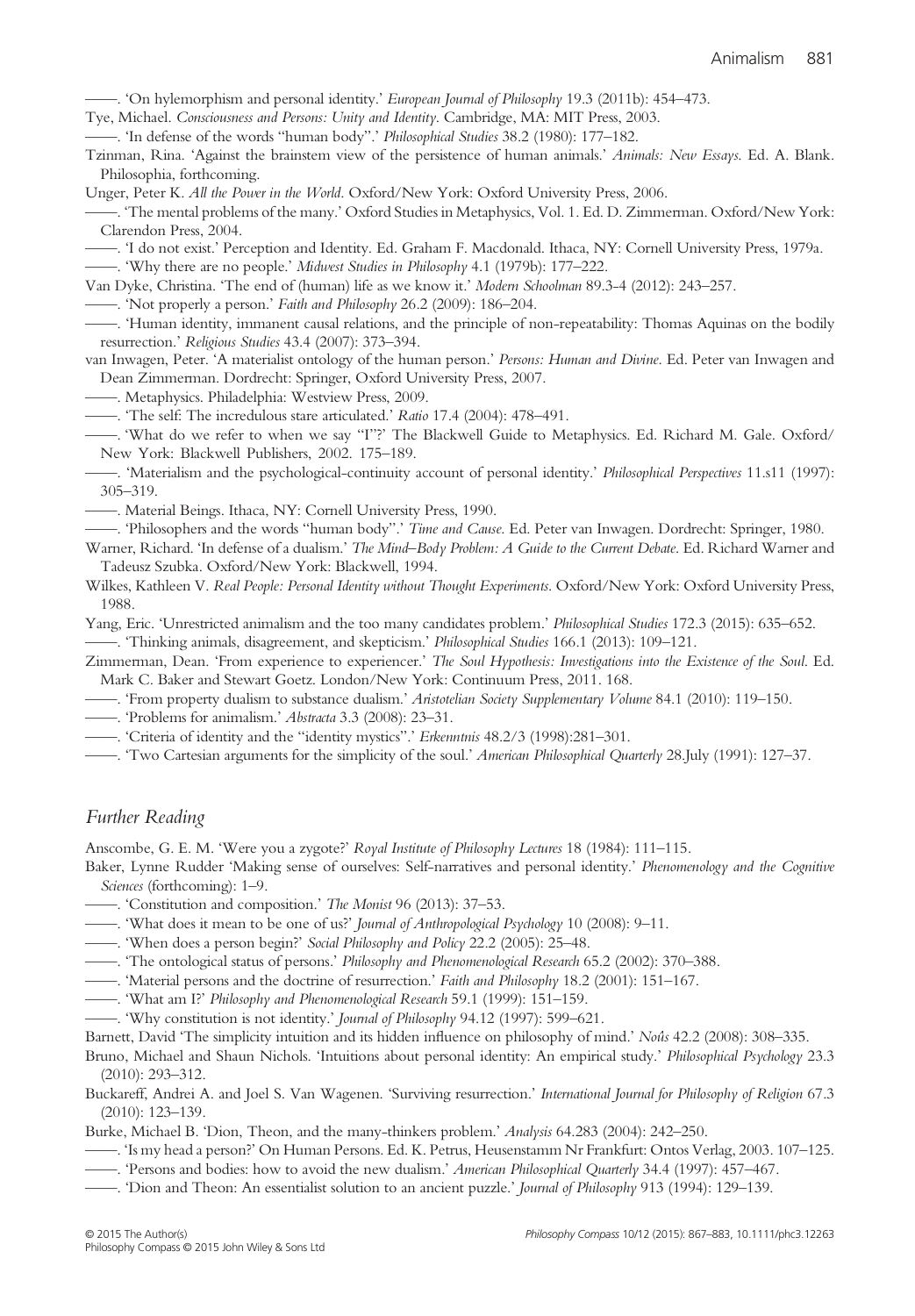——. 'Preserving the principle of one object to a place: A novel account of the relations among objects, sorts, sortals, and persistence conditions.' Philosophy and Phenomenological Research 54.3 (1994): 591–624.

Campbell, Tim and Jeff McMahan. 'Animalism and the varieties of conjoined twinning.' Theoretical Medicine and Bioethics 31.4 (2010): 285–301.

Carter, W. R. 'Review: "Partist" resistance to the many.' Philosophy and Phenomenological Research 68.3 (2004): 713–723.

——. 'Many minds, no persons.' Croatian Journal of Philosophy 2.1 (2002): 55–70.

——. 'Will I be a dead person?' Philosophy and Phenomenological Research 59.1 (1999): 167–171.

- ——. 'Why personal identity is animal identity.' Logos 11 (1990): 71–81.
- ——. 'Death and bodily transfiguration.' Mind 93.371 (1984): 412–418.
- ——. 'Do zygotes become people?' Mind 91.361 (1982): 77–95.

——. 'Once and future persons.' American Philosophical Quarterly 17.1 (1980): 61–66.

Chisholm, Roderick M. Person and Object: A Metaphysical Study. Chicago: Open Court, 1976.

Corcoran, Kevin, ed. Soul, Body, and Survival: Essays on the Metaphysics of Human Persons. Ithaca, NY: Cornell University Press, 2001.

DeGrazia, David. Human Identity and Bioethics. Cambridge: Cambridge University Press, 2005.

Dupré, John. 'Animalism and the persistence of human organisms.' Southern Journal of Philosophy 52.S1 (2014): 6–23.

Garrett, Brian. 'Some thoughts on animalism.' On Human Persons. Ed. K. Petrus. Heusenstamm Nr Frankfurt: Ontos Verlag, 2003. 1–41.

Geddes, Alexander. 'Think twice, it's all right: Animalism, disunity and the self.' Proceedings of the Aristotelian Society 113.3pt3 (2013): 371–380.

Gillett, Carl. 'Brains, neuroscience, and animalism: On the implications of thinking brains.' Southern Journal of Philosophy 52. S1 (2014): 41–52.

- Gorman, Michael. 'Personhood, potentiality, and normativity.' American Catholic Philosophical Quarterly 85.3 (2011): 483–498.
- Hershenov, David B. 'Four-dimensional animalism.' Essays on Animalism. Ed. Stephan Blatti and Paul F. Snowdon, forthcoming.

——. 'Who doesn't have a problem of too many thinkers?' American Philosophical Quarterly 50.2 (2013): 203.

——. 'Personal identity.' Continuum Companion to Metaphysics. Ed. Robert Barnard and Neil Manson, London/New York, 2012. 198.

——. 'Problems with a constitution account of persons.' Dialogue 48.02 (2009): 291.

——. 'Shoemaker's problem of too many thinkers.' Proceedings of the American Catholic Philosophical Association 80 (2006): 225–236.

——. 'The metaphysical problem of intermittent existence and the possibility of resurrection.' Faith and Philosophy 20.1  $(2003): 24 - 36.$ 

——. 'Van Inwagen, Zimmerman, and the materialist conception of resurrection.' Religious Studies 38.4 (2002): 451–469.

Himma, Kenneth Einar. 'Explaining why this body gives rise to me qua subject instead of someone else: An argument for classical substance dualism.' Religious Studies 47.4 (2011): 431–448.

Jaworski, William. 'Hylomorphism.' Proceedings of the American Catholic Philosophical Association 85 (2011): 173–187.

——. 'Hylomorphism and post-Cartesian philosophy of mind.' Proceedings of the American Catholic Philosophical Association 80 (2006): 209–224.

——. 'Hylomorphism and mental causation.' Proceedings of the American Catholic Philosophical Association 79 (2005): 201–216.

——. 'Hylomorphism and the mind–body problem.' Proceedings of the American Catholic Philosophical Association 78 (2004): 178–192.

——. 'Multiple-realizability, explanation and the disjunctive move.' Philosophical Studies 108.3 (2002): 289–308.

Kolak, Daniel. 'Room for a view: On the metaphysical subject of personal identity.' Synthese 162.3 (2008): 341–372. Kovacs, David Mark. 'Self-made people.' Mind forthcoming.

-. 'Is there a conservative solution to the many thinkers problem?' Ratio 23.3 (2010): 275-290.

Lavazza, Andrea and Howard Robinson, eds. Contemporary Dualism: A Defense. Routledge, 2014.

Luper, Steven. 'Persimals.' Southern Journal of Philosophy 52.S1 (2014): 140–162.

Mackie, Penelope. Property dualism and substance dualism. Proceedings of the Aristotelian Society 111.1pt1 (2011): 181-199.

Martin, Raymond and John Barresi. The Rise and Fall of Soul and Self: An Intellectual History of Personal Identity. New York: Columbia University Press, 2006.

McDowell, John. 'Reductionism and the first person.' Reading Parfit. Ed. J. Dancy. Oxford/New York: Blackwell, 1997. 230–50.

McMahan, Jeff. 'Animalism and the varieties of conjoined twinning.' Theoretical Medicine and Bioethics 31.4 (2010): 285–301. Mcmahan, Jeff. 'The ethics of killing.' Philosophy and Phenomenological Research 71.2 (2005): 477–490.

Melin, Roger. 'Animalism and person as a basic sort.' Argument 1.1 (2011): 69–85.

Nichols, Peter. 'Substance concepts and personal identity.' Philosophical Studies 150.2 (2010): 255–270.

Noonan, Harold W. Personal Identity (2nd edition). London: Routledge, 2003.